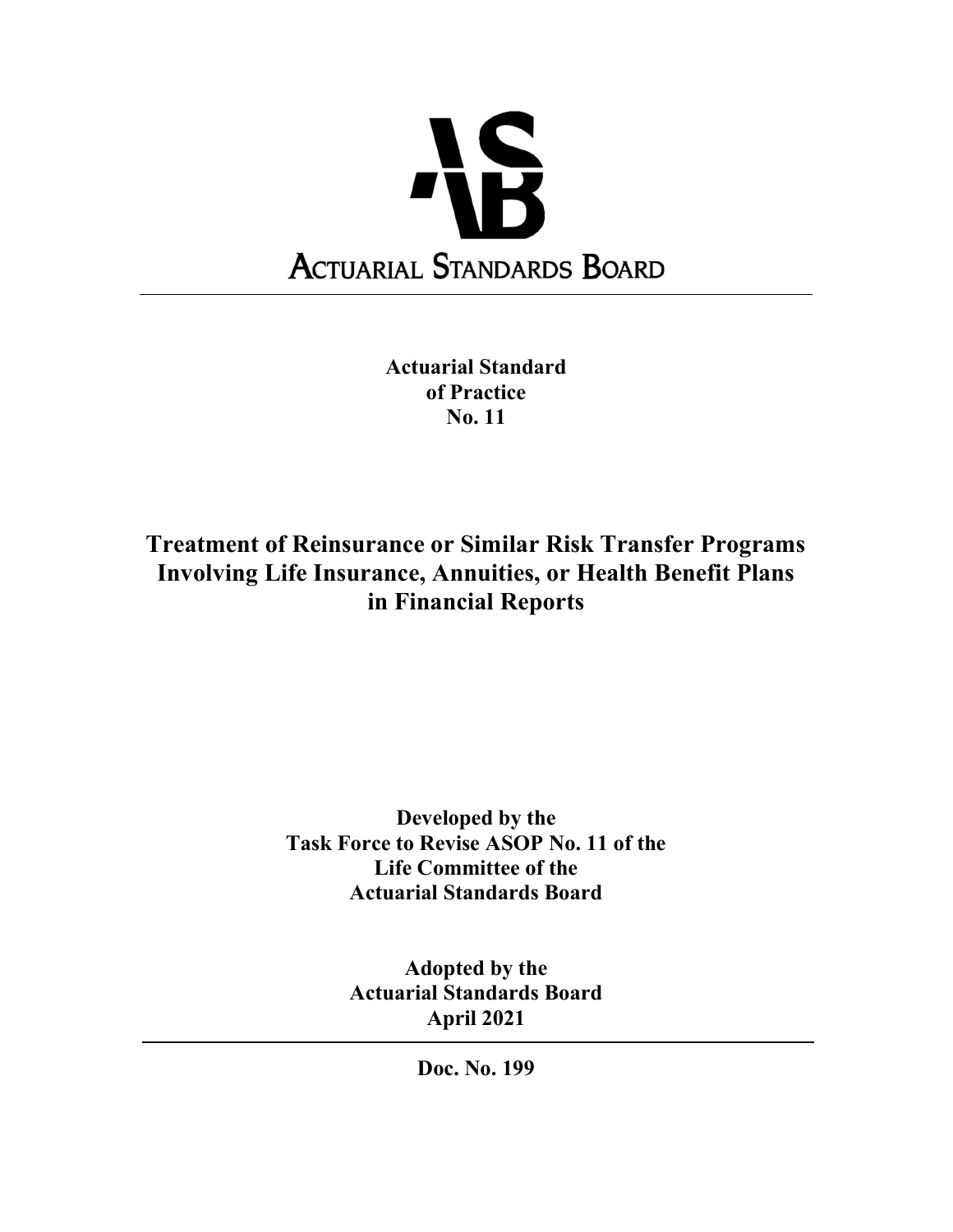# TABLE OF CONTENTS

| <b>Transmittal Memorandum</b>                                                                                                                                                                                                                                                                                                                                                                                                                                                                                                                                                                                                                                                                                                                                                                               |                                                                                                                                                        |
|-------------------------------------------------------------------------------------------------------------------------------------------------------------------------------------------------------------------------------------------------------------------------------------------------------------------------------------------------------------------------------------------------------------------------------------------------------------------------------------------------------------------------------------------------------------------------------------------------------------------------------------------------------------------------------------------------------------------------------------------------------------------------------------------------------------|--------------------------------------------------------------------------------------------------------------------------------------------------------|
| <b>STANDARD OF PRACTICE</b>                                                                                                                                                                                                                                                                                                                                                                                                                                                                                                                                                                                                                                                                                                                                                                                 |                                                                                                                                                        |
| Section 1. Purpose, Scope, Cross References, and Effective Date<br>Purpose<br>1.1<br>1.2<br>Scope<br><b>Cross References</b><br>1.3<br><b>Effective Date</b><br>1.4                                                                                                                                                                                                                                                                                                                                                                                                                                                                                                                                                                                                                                         | $\perp$<br>$\mathbf{1}$<br>$\mathbf{1}$<br>$\overline{c}$<br>$\overline{2}$                                                                            |
| Section 2. Definitions<br><b>Assuming Entity</b><br>2.1<br>2.2<br><b>Ceding Entity</b><br><b>Collectability of Reinsurance Proceeds</b><br>2.3<br>Counterparty<br>2.4<br><b>Counterparty Risk</b><br>2.5<br>2.6<br><b>Financial Report</b><br>Health Benefit Plan<br>2.7<br>2.8<br>Model<br>2.9<br>Net Liabilities<br>2.10 Net Retained Business<br>2.11<br>Nonguaranteed Reinsurance Elements<br>2.12 Nonproportional Feature<br>2.13 Reinsurance Agreement<br>2.14 Reinsurance Assumed<br>2.15 Reinsurance Ceded<br>2.16 Reinsurance Program<br>2.17 Service Provider                                                                                                                                                                                                                                     | $\overline{2}$<br>2222222333333<br>$\overline{3}$<br>$\overline{4}$                                                                                    |
| Section 3. Analysis of Issues and Recommended Practices<br><b>Reinsurance Program Features</b><br>3.1<br>3.2<br>Impact of Risks Reinsured<br>3.3<br><b>Impact of Risks Retained</b><br>Models Used in Preparing Financial Reports<br>3.4<br>Assessing and Analyzing the Impact of Counterparty Risk<br>3.5<br>Assessing and Analyzing the Risks Being Transferred in a Reinsurance Program<br>3.6<br><b>Treatment of Reinsurance Risks</b><br>3.7<br>3.7.1 Treatment of Reinsurance Ceded<br>3.7.2 Treatment of Reinsurance Assumed<br>3.8<br>Risk of Termination of Reinsurance Programs<br>3.9<br>Additional Liabilities, Reserves, or Allocation of Capital<br>3.10<br><b>Accounting Guidance</b><br><b>Experience Analysis</b><br>3.11<br>3.12 Reliance on Data or Other Information Supplied by Others | 4<br>$\overline{\mathcal{A}}$<br>$\overline{4}$<br>5<br>$\tau$<br>$\tau$<br>$\,$ $\,$<br>$\,8\,$<br>9<br>$\boldsymbol{9}$<br>9<br>10<br>11<br>11<br>11 |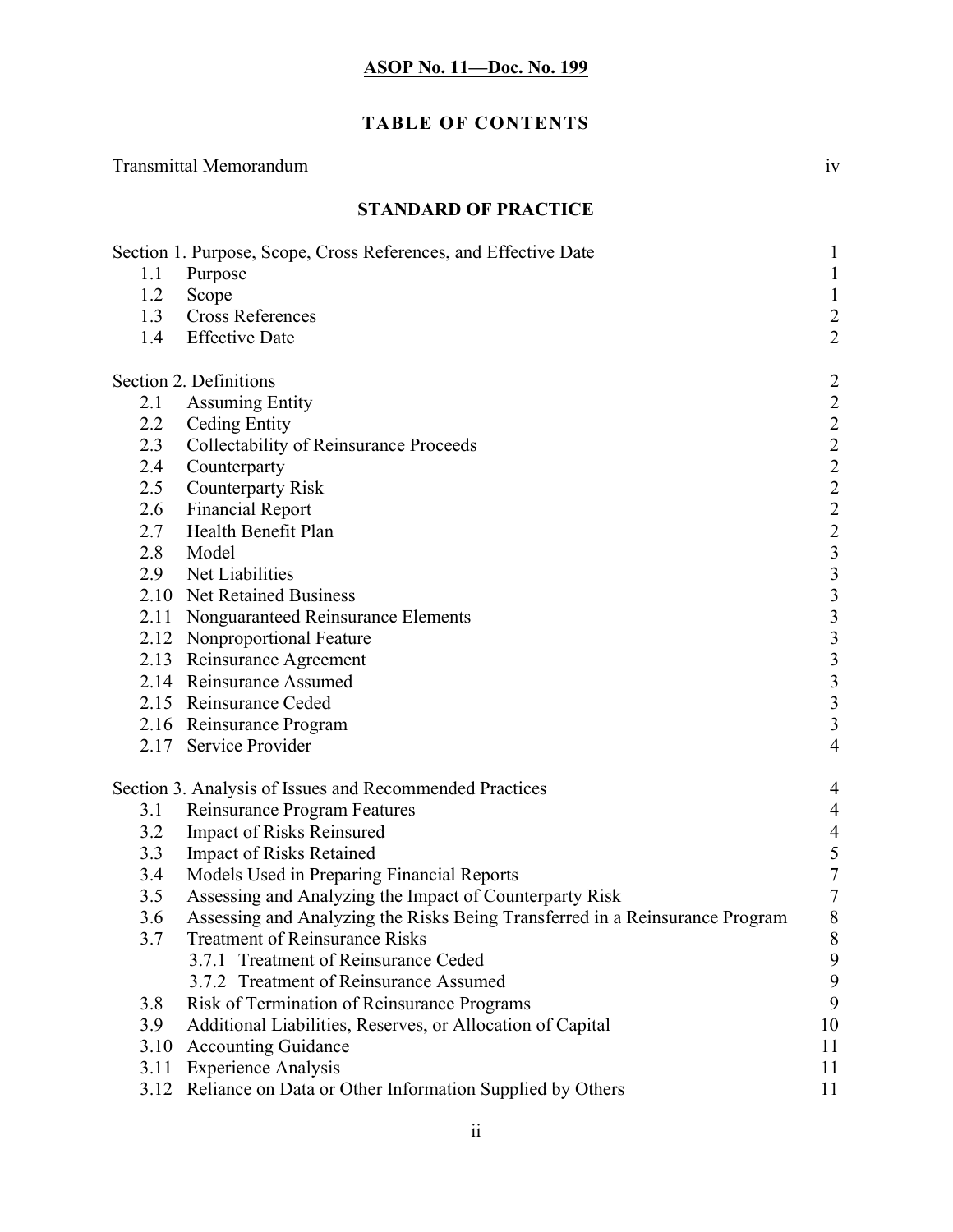|     | 3.13 Reliance on Assumptions or Methods Selected by Another Party |    |
|-----|-------------------------------------------------------------------|----|
|     | 3.14 Reliance on Models Developed by Others                       | 11 |
|     | 3.15 Reliance on Another Actuary                                  | 11 |
|     | 3.16 Reliance on Expertise of Others                              | 12 |
|     | 3.17 Documentation                                                | 12 |
|     | Section 4. Communications and Disclosures                         | 12 |
| 4.1 | Required Disclosures in an Actuarial Report                       | 12 |
|     | 4.2 Additional Disclosures in an Actuarial Report                 | 14 |
|     |                                                                   |    |

# **APPENDIXES**

| Appendix 1—Background and Current Practices                   |     |
|---------------------------------------------------------------|-----|
| Background                                                    |     |
| <b>Current Practices</b>                                      | 18  |
| Appendix 2—Comments on the First Exposure Draft and Responses | 1 Q |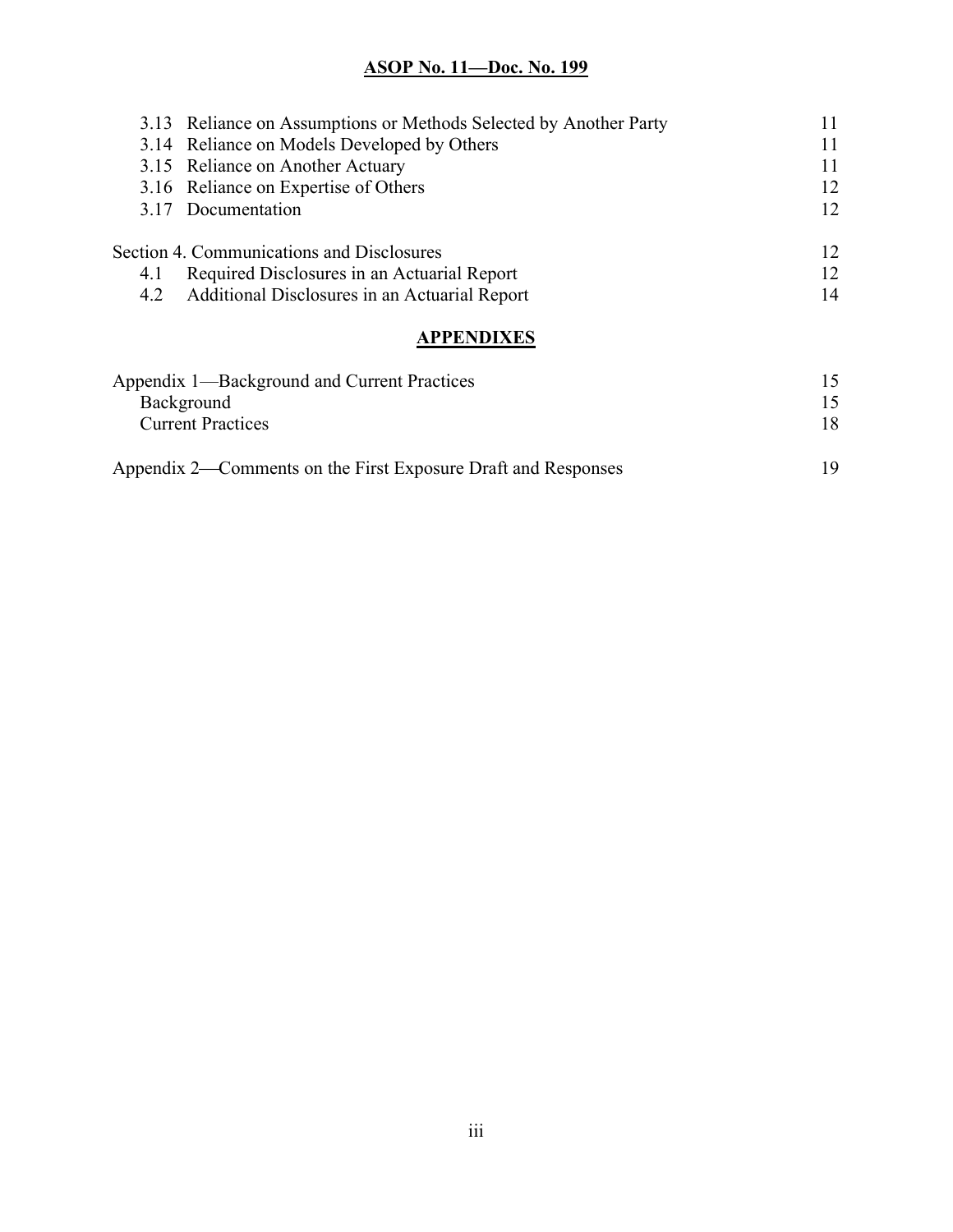TO: Members of Actuarial Organizations Governed by the Standards of Practice of the Actuarial Standards Board and Other Persons Interested in the Treatment of Reinsurance or Similar Risk Transfer Programs Involving Life Insurance, Annuities, or Health Benefit Plans in Financial Reports

FROM: Actuarial Standards Board (ASB)

SUBJ: Proposed Revision of Actuarial Standard of Practice (ASOP) No. 11

This document contains a revision of ASOP No. 11, now titled Treatment of Reinsurance or Similar Risk Transfer Programs Involving Life Insurance, Annuities, or Health Benefit Plans in Financial Reports.

#### History of the Standard

The ASB adopted the original ASOP No. 11, then titled The Treatment of Reinsurance Transactions in Life and Health Insurance Company Financial Statements, in 1989. Prior to adoption of the standard, Recommendation No. 4 and Interpretation No. 4-A of the Financial Reporting Recommendations and Interpretations of the American Academy of Actuaries covered certain aspects of generally accepted accounting principles (GAAP) financial reporting on reinsurance ceded by life and health insurance companies. The original standard superseded Recommendation No. 4 and Interpretation No. 4-A.

By the early 2000s, reinsurance practice and related accounting guidance had evolved significantly for both GAAP and statutory reporting. As a result, in 2005 the ASB decided to revise ASOP No. 11. In the 2005 revision, the scope was changed to apply to reinsurance transactions involving life and health insurance, rather than to life and health insurance company financial statements, as well as to life and health insurance reinsured by property/casualty companies. Furthermore, if a company entered into a transaction that involved reinsurance of both life/health insurance and property/casualty insurance, the 2005 revision stated that the actuary should determine whether ASOP No. 11, ASOP No. 36, Statements of Actuarial Opinion Regarding Property/Casualty Loss and Loss Adjustment Expense Reserves, or aspects of both are most appropriate to determine the proper treatment of the transaction.

Since 2005, significant new guidelines and requirements for life insurance policies and annuity contracts have emerged, including the following:

General Changes

- Dodd–Frank Wall Street Reform and Consumer Protection Act;
- Covered Agreement with the European Union; and
- Covered Agreement with the United Kingdom.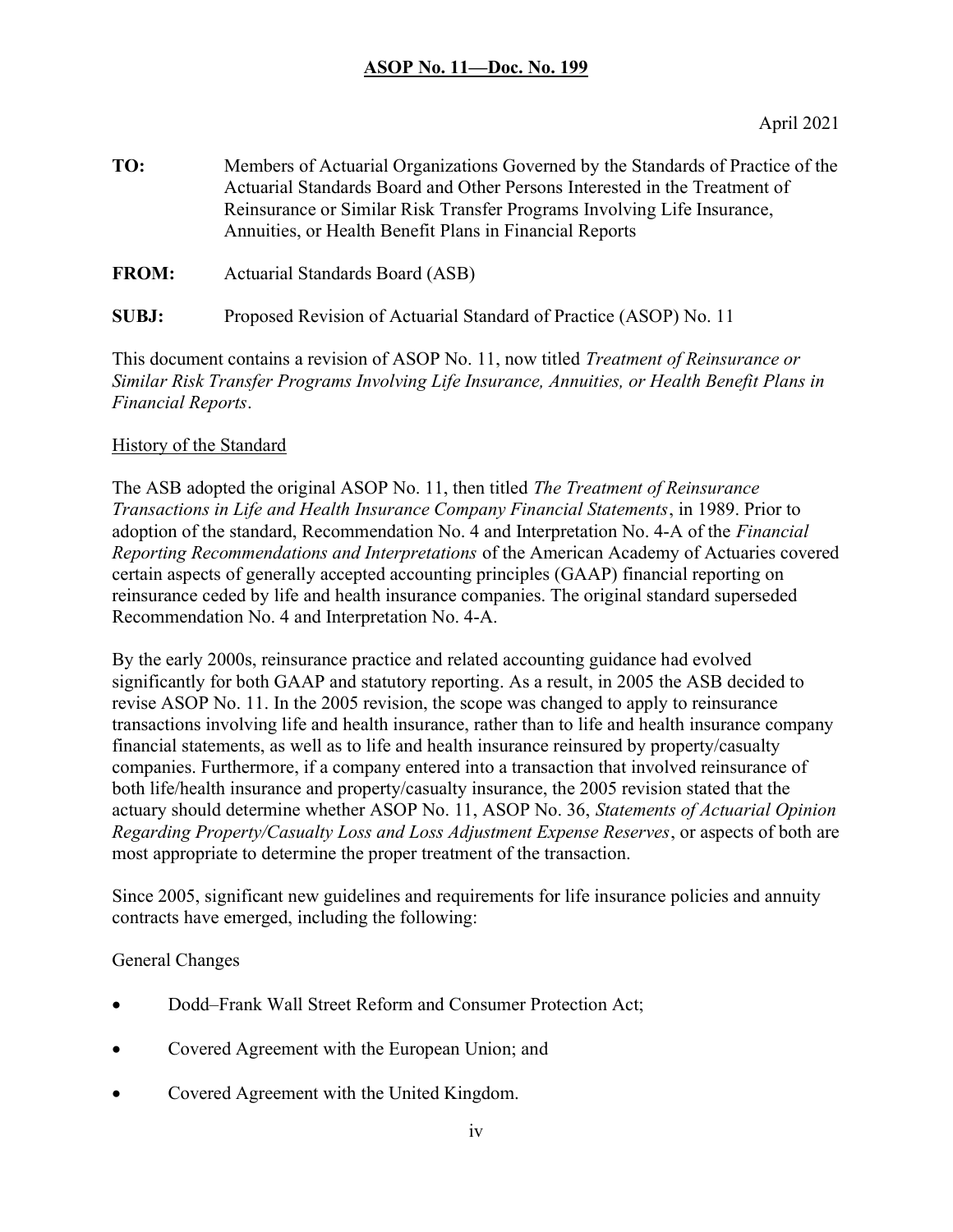### GAAP Changes

GAAP – Accounting Standard Update 2018-12 (ASU 2018-12).

### Statutory Changes

- Principle-based reserving (PBR) and the accompanying *Valuation Manual*;
- Actuarial Guideline 48, Actuarial Opinion and Memorandum Requirements for the Reinsurance of Policies Required to be Valued under Sections 6 and 7 of the NAIC Valuation of Life Insurance Policies Model Regulation (Model 830), and Term and Universal Life Insurance Reserve Financing Model Regulation (Model 787);
- Amendments and recent developments in the Credit for Reinsurance Model Law and Regulation and the Nonadmitted and Reinsurance Reform Act;
- State by state requirements for the appointed actuary; and
- Own Risk and Solvency Assessment (ORSA).

New requirements and practices related to health benefit plans have also emerged, including the following:

- The Patient Protection and Affordable Care Act (ACA);
- Increased prevalence of risk sharing with providers;
- Increased prevalence of governmental entities assuming insurance risk;
- Increased use of reinsurance for certain health lines of business, for example, long-term care and ACA-compliant business; and
- A greater variety of entities assuming health insurance risk.

The guidance in the standard is being updated to reflect emerging practices driven by this new environment.

### Exposure Draft

The exposure draft was issued in November 2019 with a comment deadline of June 30, 2020. Two comment letters were received and considered in making changes that are reflected in this ASOP.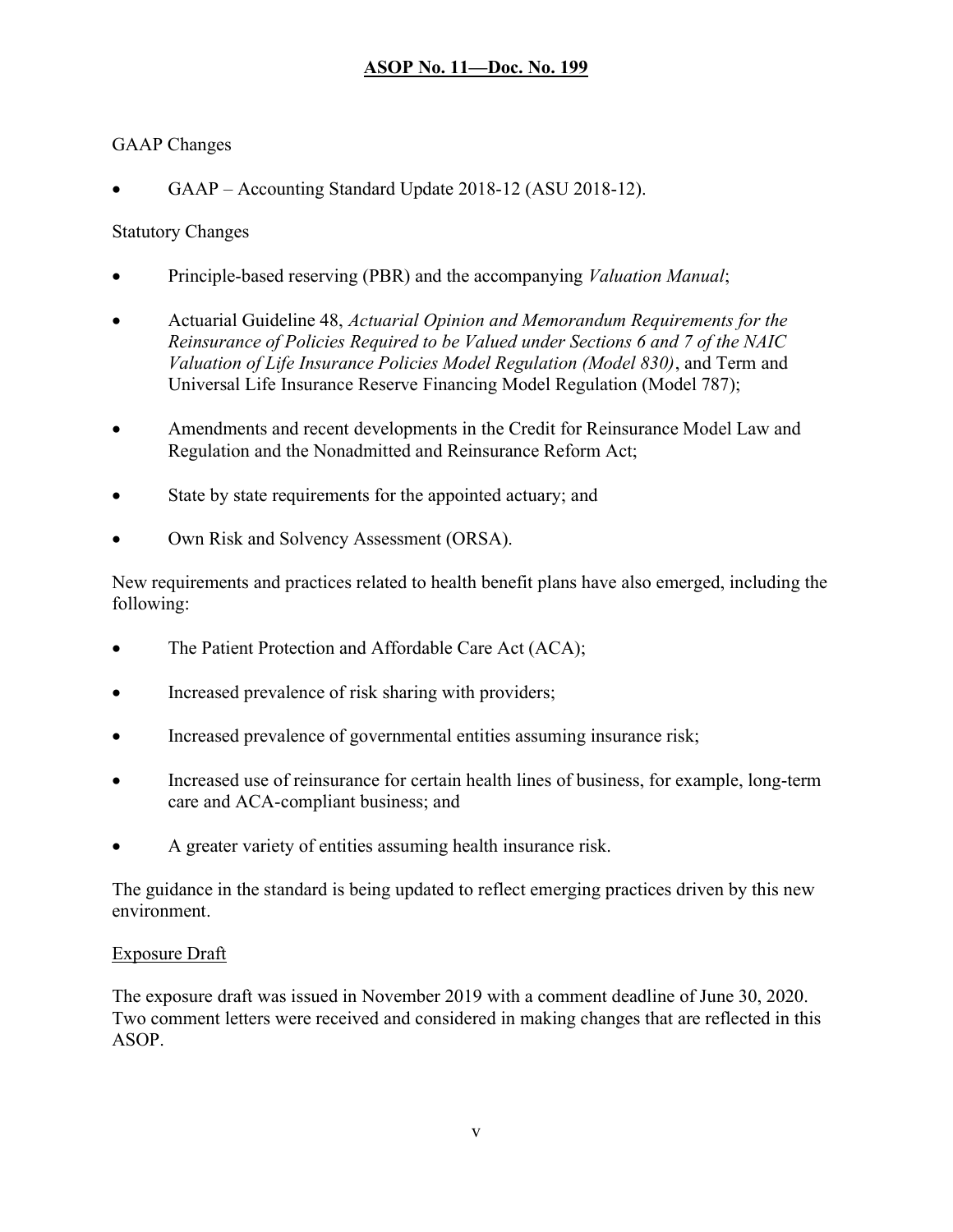## Notable Changes from Exposure Draft

Notable changes made to the exposure draft are summarized below. Notable changes do not include changes that were made to improve readability, clarity, or consistency.

- 1. The title of the standard was changed to reflect the expanded scope.
- 2. In section 1.2, an edit was made to clarify that similar risk transfer programs were included in scope. To illustrate how this expansion applies to self-insured programs an example was added.
- 3. In section 2, definitions of "assuming entity" and "ceding entity" were added, and the definitions of "nonproportional feature," "reinsurance agreement," and "reinsurance program" were clarified.
- 4. Section 3.2, Financial Reports, was broken up into its two constituent parts, now section 3.2, Impact of Risks Reinsured, and section 3.3, Impact of Risks Retained.
- 5. Section 3.3(c) was modified to clarify that assumptions need to be reasonable not just in aggregate but also individually.
- 6. A new section 3.4 was added to consolidate guidance on modeling.
- 7. In section 3.4, guidance now in ASOP No. 56, Modeling, was replaced by references to ASOP No. 56.
- 8. Section 3.9(c) was expanded to recognize that reinsurance performance can be assured via collateral or other forms of security.

### Notable Changes from the Existing Standard

A cumulative summary of the notable changes from the existing standard are summarized below. Notable changes do not include additional changes made to improve readability, clarity, or consistency.

- 1. The title of the standard was changed to reflect the expanded scope.
- 2. In section 1.2, the scope was clarified and expanded both to include risk transfer programs similar to reinsurance and to apply to internal and external financial reports, rather than only financial statements.
- 3. The guidance related to health benefit plans was reviewed and expanded throughout section 3.
- 4. Guidance was clarified and expanded throughout section 3.2.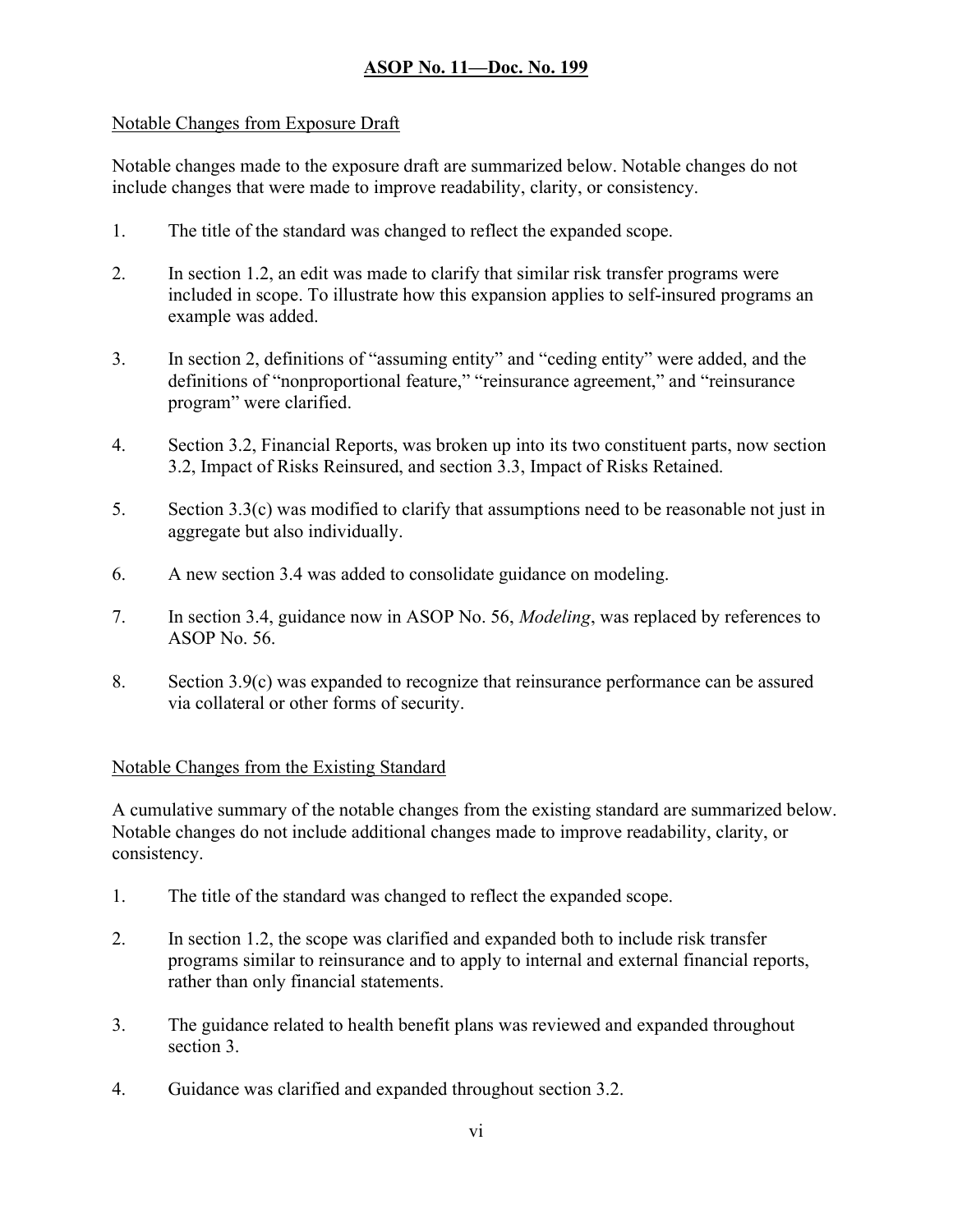- 5. Guidance was added on the financial reporting aspects of nonguaranteed reinsurance elements in section 3.2(a).
- 6. Guidance was added on the impact of risks retained in section 3.3.
- 7. Guidance on modeling was added throughout the standard.
- 8. Guidance related to counterparty risk was added in section 3.5.
- 9. Guidance was added on the impact of nonguaranteed elements of the policies being reinsured in sections  $3.2$ ,  $3.7$ ,  $3.9(a)$ , and  $3.9(b)$ .
- 10. Disclosures were added in sections 3 and 4 to match the clarifications and expansions made in section 3.

The ASB thanks everyone who took the time to contribute comments and suggestions on the exposure draft.

The ASB voted in April 2021 to adopt this standard.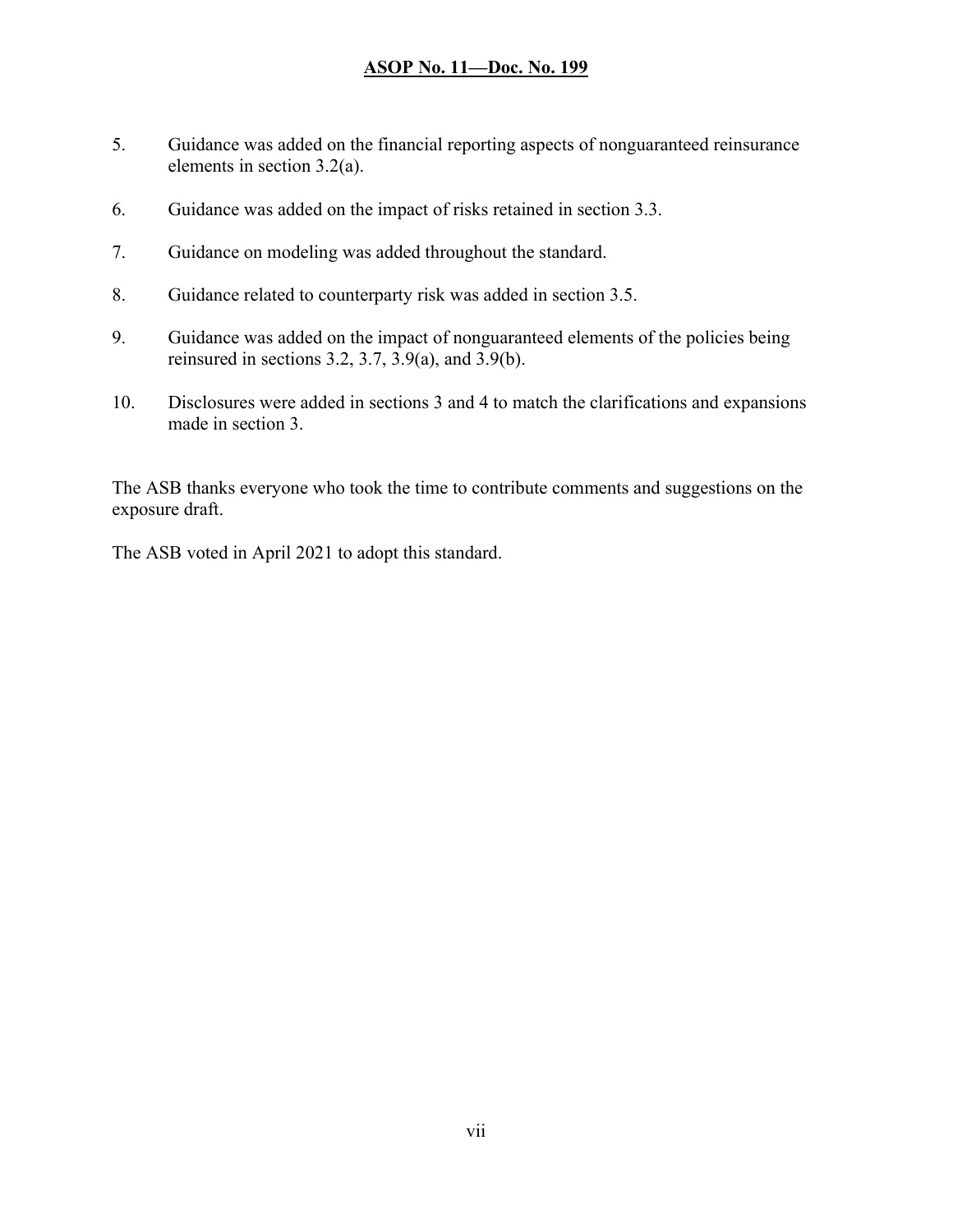Task Force to Revise ASOP No. 11

Jeremy Starr, Chairperson Patrick L. Collins Leonard Mangini Thomas J. Heckel Martin Snow Annette V. James

Life Committee of the ASB

Linda M. Lankowski, Chairperson Janice A. Duff Gabriel Schiminovich Lisa S. Kuklinski Jeremy Starr Donna C. Megregian

#### Actuarial Standards Board

 Darrell D. Knapp, Chairperson Elizabeth K. Brill Cande J. Olsen Robert M. Damler Kathleen A. Riley Kevin M. Dyke Judy K. Stromback David E. Neve Patrick B. Woods

The Actuarial Standards Board (ASB) sets standards for appropriate actuarial practice in the United States through the development and promulgation of Actuarial Standards of Practice (ASOPs). These ASOPs describe the procedures an actuary should follow when performing actuarial services and identify what the actuary should disclose when communicating the results of those services.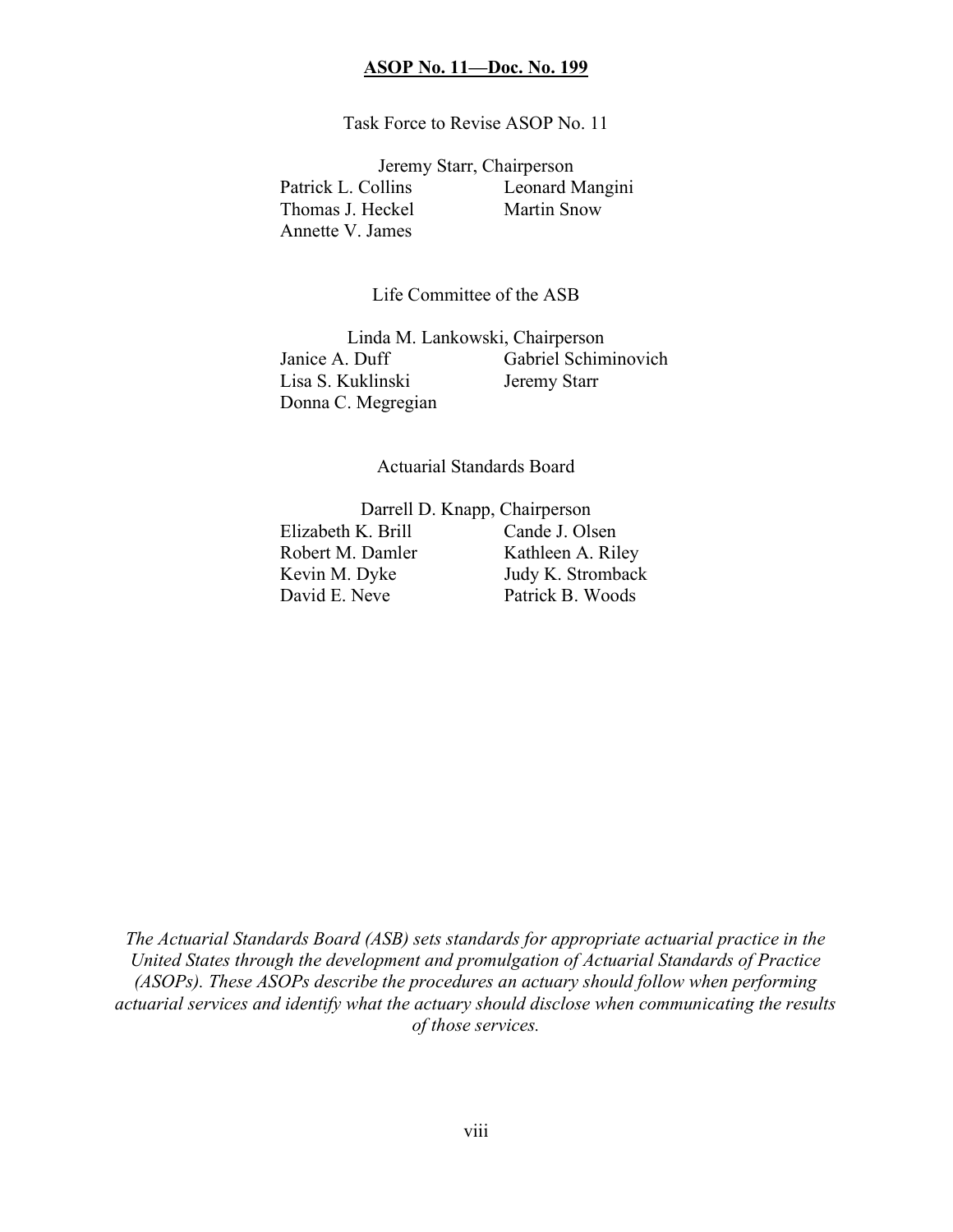### ACTUARIAL STANDARD OF PRACTICE NO. 11

### TREATMENT OF REINSURANCE OR SIMILAR RISK TRANSFER PROGRAMS INVOLVING LIFE INSURANCE, ANNUITIES, OR HEALTH BENEFIT PLANS IN FINANCIAL REPORTS

### STANDARD OF PRACTICE

#### Section 1. Purpose, Scope, Cross References, and Effective Date

- 1.1 Purpose—This actuarial standard of practice (ASOP or standard) provides guidance to actuaries when performing actuarial services with respect to financial reports that reflect reinsurance programs that involve life insurance, annuities, or health benefit plans.
- 1.2 Scope—This standard applies to actuaries when performing actuarial services in connection with preparing, determining, analyzing, or reviewing financial reports for internal or external use that reflect reinsurance or similar risk transfer programs on life insurance, annuities, or health benefit plans. Throughout this standard, the word "preparing" includes determining, analyzing, and reviewing. If the actuary is performing actuarial services that involve reviewing financial reports for internal or external use that reflect reinsurance programs, the actuary should use the guidance in section 3 to the extent practicable.

To the extent that life insurance, annuities, or health benefit plans are reinsured by a property/casualty company or through risk financing systems (such as governmentsponsored reinsurance pools and programs, or securitization products), this standard applies. To the extent that self-insured plans buy third-party insurance, such as employer stop-loss insurance, this standard applies. To the extent that a self-insured plan is a standalone product with no third-party involvement, this standard does not apply.

If a reinsurance program includes property/casualty coverages, along with life insurance, annuities, or health benefit plans, the actuary should use professional judgment to determine whether this standard; ASOP No. 36, Statements of Actuarial Opinion Regarding Property/Casualty Loss and Loss Adjustment Expense Reserves; ASOP No. 43, Property/Casualty Unpaid Claim Estimates; or aspects of all three standards apply.

If the actuary departs from the guidance set forth in this standard in order to comply with applicable law (statutes, regulations, and other legally binding authority), or for any other reason the actuary deems appropriate, the actuary should refer to section 4. If a conflict exists between this standard and applicable law, the actuary should comply with applicable law.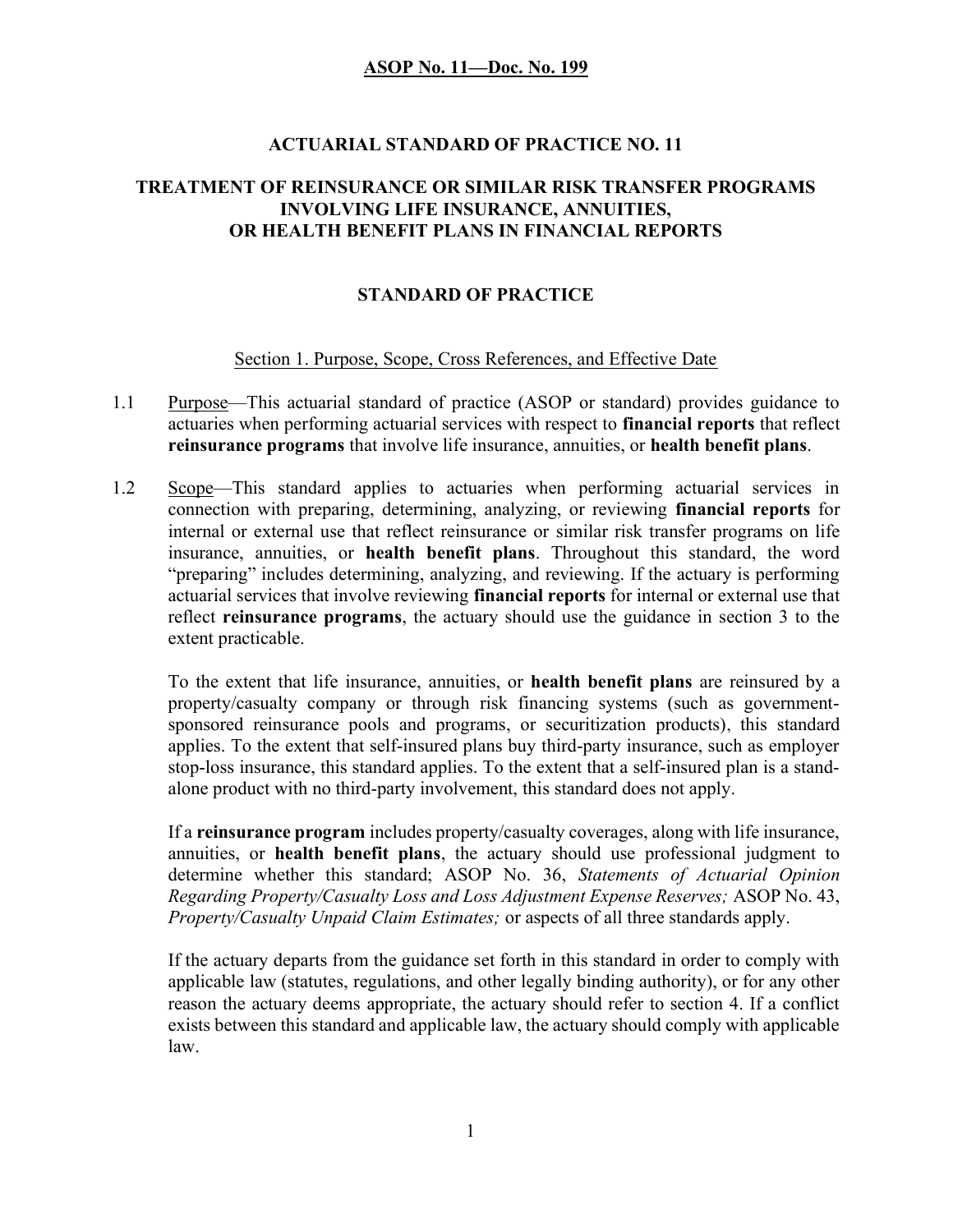- 1.3 Cross References—When this standard refers to the provisions of other documents, the reference includes the referenced documents as they may be amended or restated in the future, and any successor to them, by whatever name called. If any amended or restated document differs materially from the originally referenced document, the actuary should consider the guidance in this standard to the extent it is applicable and appropriate.
- 1.4 Effective Date—This standard is effective for actuarial services performed in connection with **financial reports** issued on or after December 1, 2022.

#### Section 2. Definitions

The terms below are defined for use in this actuarial standard of practice and appear in bold throughout the standard.

- 2.1 Assuming Entity—The entity accepting insurance risk in a reinsurance agreement, such as an insurer accepting risk from a stop-loss program, a reinsurer accepting risk from an insurance company, or a retrocessionaire accepting risk from a reinsurer.
- 2.2 Ceding Entity—The entity that is transferring insurance risk in a reinsurance agreement, such as an employer transferring risk under a stop-loss arrangement, an insurance company transferring risk to a reinsurer, or a reinsurer transferring risk to a retrocessionaire.
- 2.3 Collectability of Reinsurance Proceeds—The ability of the **counterparty** to obtain funds owed to it according to the terms of the reinsurance program.
- 2.4 Counterparty—Another entity involved in the reinsurance program including, but not limited to, ceding entity, assuming entity, or a service provider.
- 2.5 Counterparty Risk—The risk that any counterparty does not fulfill its contractual obligations.
- 2.6 Financial Report—A report that conveys the performance or experience of an **assuming** entity or ceding entity at a specific point in time or over an accounting or measurement period. The financial report may be based on any financial reporting regime appropriate to the assignment. Examples of financial reports include, but are not limited to, statutory financial statements, own risk and solvency assessment (ORSA) reports, enterprise risk management (ERM) reports, GAAP financial statements, asset adequacy analysis reports, and experience study reports.
- 2.7 Health Benefit Plan—A contract, such as an insurance policy, or other financial arrangement providing medical, prescription drug, dental, vision, disability income, longterm care, critical illness, accidental death and dismemberment, or other health-related benefits, whether on a reimbursement, indemnity, or service benefit basis, regardless of the form of the risk-bearing entity.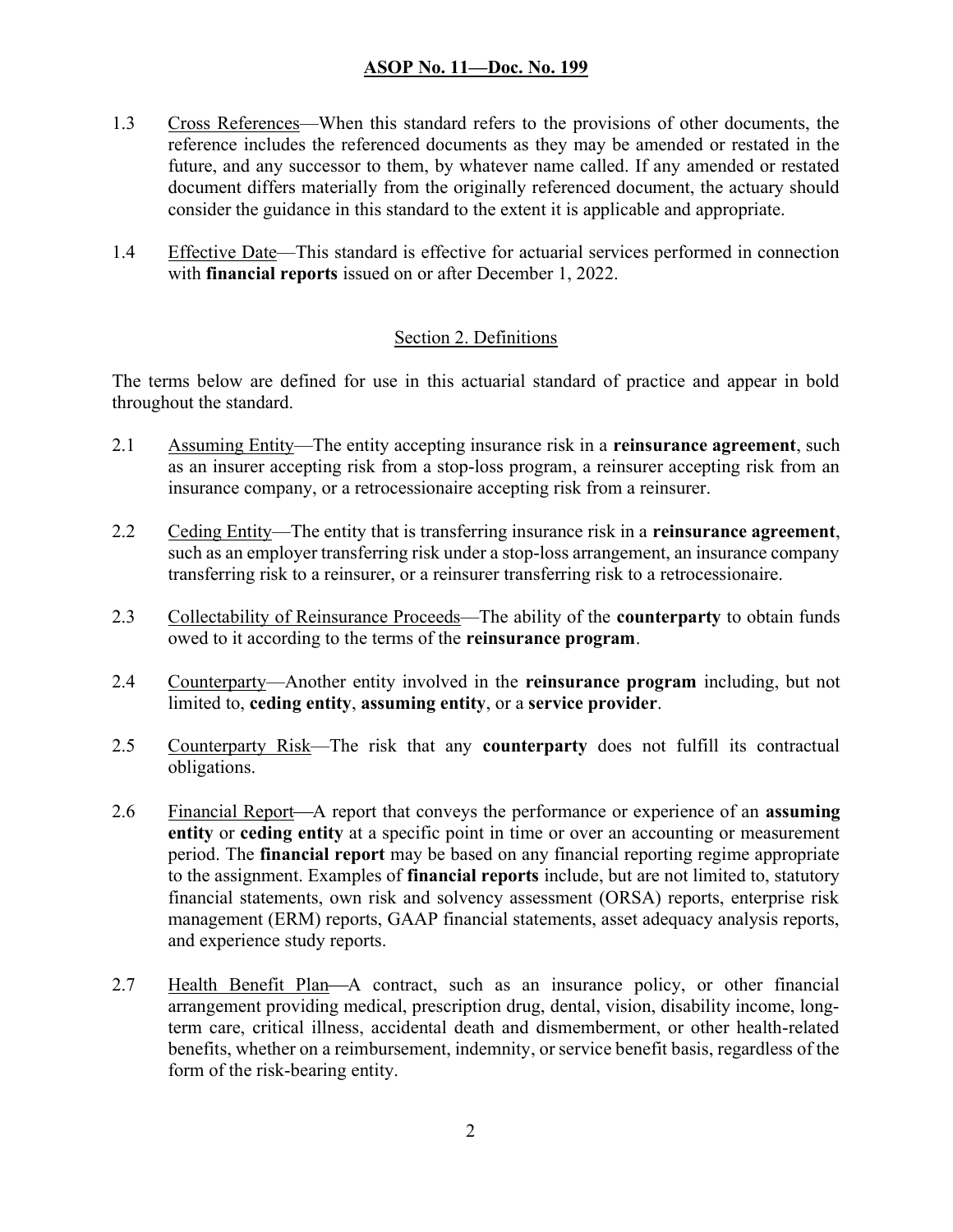- 2.8 Model—A simplified representation of relationships among real world variables, entities, or events using statistical, financial, economic, mathematical, non-quantitative, or scientific concepts and equations.
- 2.9 Net Liabilities—Reserves (net of reinsurance reserve credits), plus any other liabilities (such as amounts due the assuming entity), less any other assets arising from a reinsurance program (such as amounts receivable from the assuming entity or deferred acquisition costs), for the reinsured block of business.
- 2.10 Net Retained Business—The portion of the business written or assumed by the ceding entity that is not subject to the reinsurance program.
- 2.11 Nonguaranteed Reinsurance Elements—Any premium, charge, or benefit within a reinsurance program that affects reinsurance costs or values, is not guaranteed in the reinsurance program, and can be changed at the discretion of the assuming entity or service provider. A nonguaranteed reinsurance element may provide a more favorable value to the ceding entity than an element that is guaranteed in the policy. Examples of nonguaranteed reinsurance elements are the premiums in a yearly renewable term reinsurance agreement that are defined as nonguaranteed and service provider fees that can be contractually changed.
- 2.12 Nonproportional Feature—A feature of a reinsurance agreement that makes the assuming entity's loss experience disproportionate to that of the ceding entity, such as the assuming entity agreeing to reimburse the ceding entity for losses above a predetermined aggregate level and up to an aggregate reimbursement limit. Other examples of such nonproportional features include aggregate claim limits, deductibles, limited coverage periods, stop-loss coverage, layers of claims covered (such as claims starting and ending at defined levels), and separate but related reinsurance agreements (i.e., where the results of one **reinsurance agreement** affect the operation of the other).
- 2.13 Reinsurance Agreement—An agreement whereby one or more elements of risk contained in insurance contracts or self-insured benefit plans are transferred from a ceding entity to an assuming entity in return for some consideration.
- 2.14 Reinsurance Assumed—Reinsurance as it affects the assuming entity under a reinsurance agreement.
- 2.15 Reinsurance Ceded—Reinsurance as it affects the ceding entity under a reinsurance agreement.
- 2.16 Reinsurance Program—The combination of the **reinsurance agreement(s)**, its associated service contracts, and their implementation. Activities under a reinsurance program include but are not limited to sales, underwriting, claims adjudication, and administration, which might be affected by volume-based or performance-based fees or commissions. When using the term **reinsurance program** in this standard, the term will also include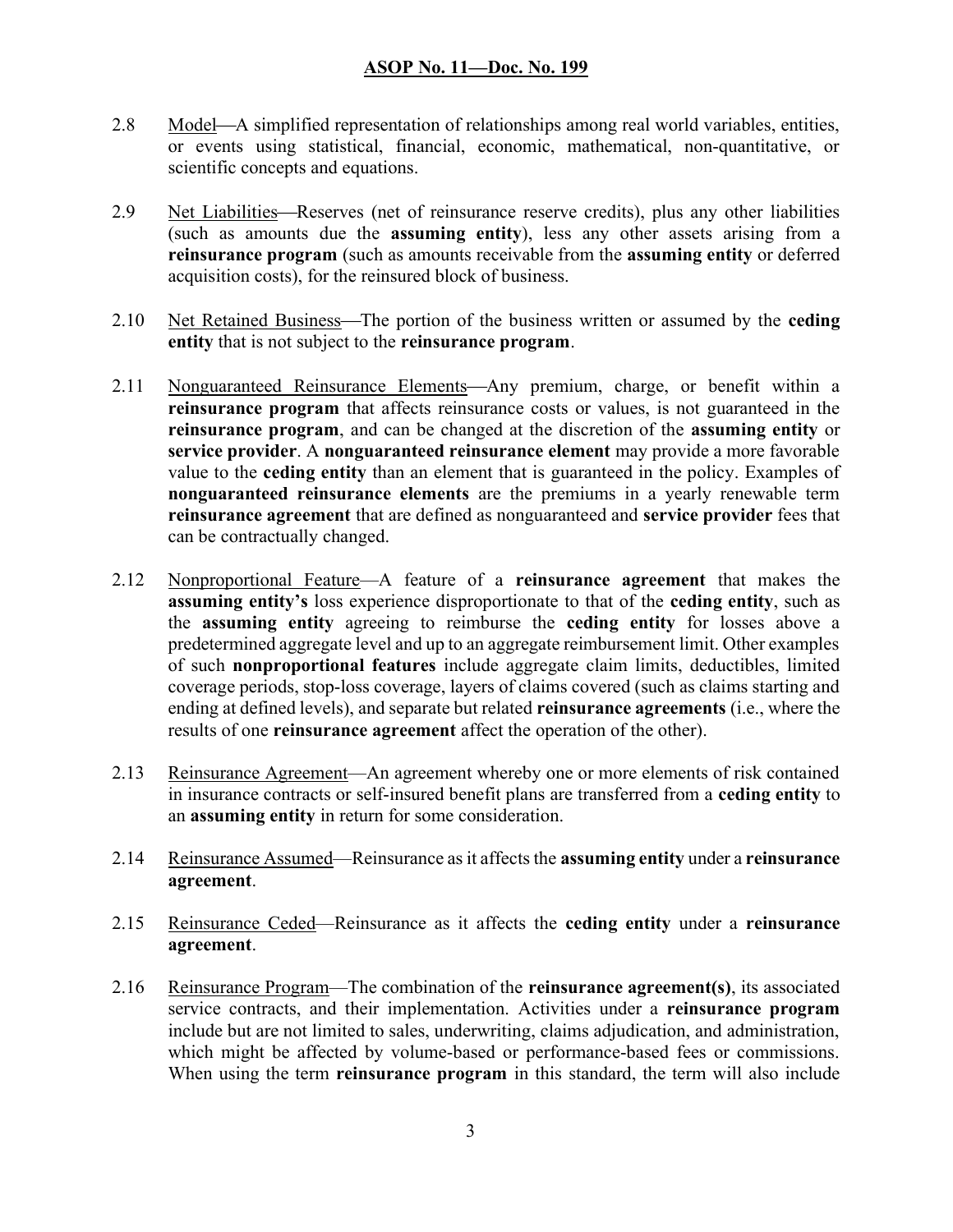reference to similar risk transfer programs, such as employer stop-loss insurance, government-sponsored reinsurance pools and programs, or securitization products.

2.17 Service Provider—An entity other than the assuming entity and ceding entity providing contractual services related to a reinsurance agreement, such as reinsurance intermediaries, managing general underwriters, captive manager, third-party administrators (TPAs), claims managers, investment advisors, investment managers, information technology providers (such as cloud data services and credit reporting agencies), and trustees.

#### Section 3. Analysis of Issues and Recommended Practices

- 3.1 Reinsurance Program Features—When preparing financial reports, the actuary should take into account aspects of relevant **reinsurance program(s)**, including the following:
	- a. the risks transferred in the reinsurance agreement;
	- b. the structure of the reinsurance agreement. The structure includes but is not limited to the type of the reinsurance agreement (for example, coinsurance), whether the risk(s) transferred are in the form of a proportional or **nonproportional** feature, and the parameters (quota share percentage, issue age, attachment point, etc.) associated with the reinsured portion(s) of the business; and
	- c. the responsibilities of any service providers, if applicable.
- 3.2 Impact of Risks Reinsured—When analyzing the impact of risks reinsured under a reinsurance program, the actuary should take into account the following:
	- a. how the terms and conditions of the reinsurance program, including nonguaranteed reinsurance elements, impact the expected cash flows. Examples of items that may impact cash flows include but are not limited to premiums, risk fees, allowances, benefits, expenses, experience refunds, investment income, modified coinsurance reserve adjustments, nonproportional features, policyholder dividends and other nonguaranteed elements of the policies being reinsured, provider risk-sharing agreements, termination provisions of the reinsurance agreement, and volume or other bonuses (including any contingent payments);
	- b. how activities that are performed by service providers impact reinsurance cash flows;
	- c. penalties, if any, for not performing as required under the terms and conditions of the reinsurance program, such as interest penalties, and the likelihood of such penalties;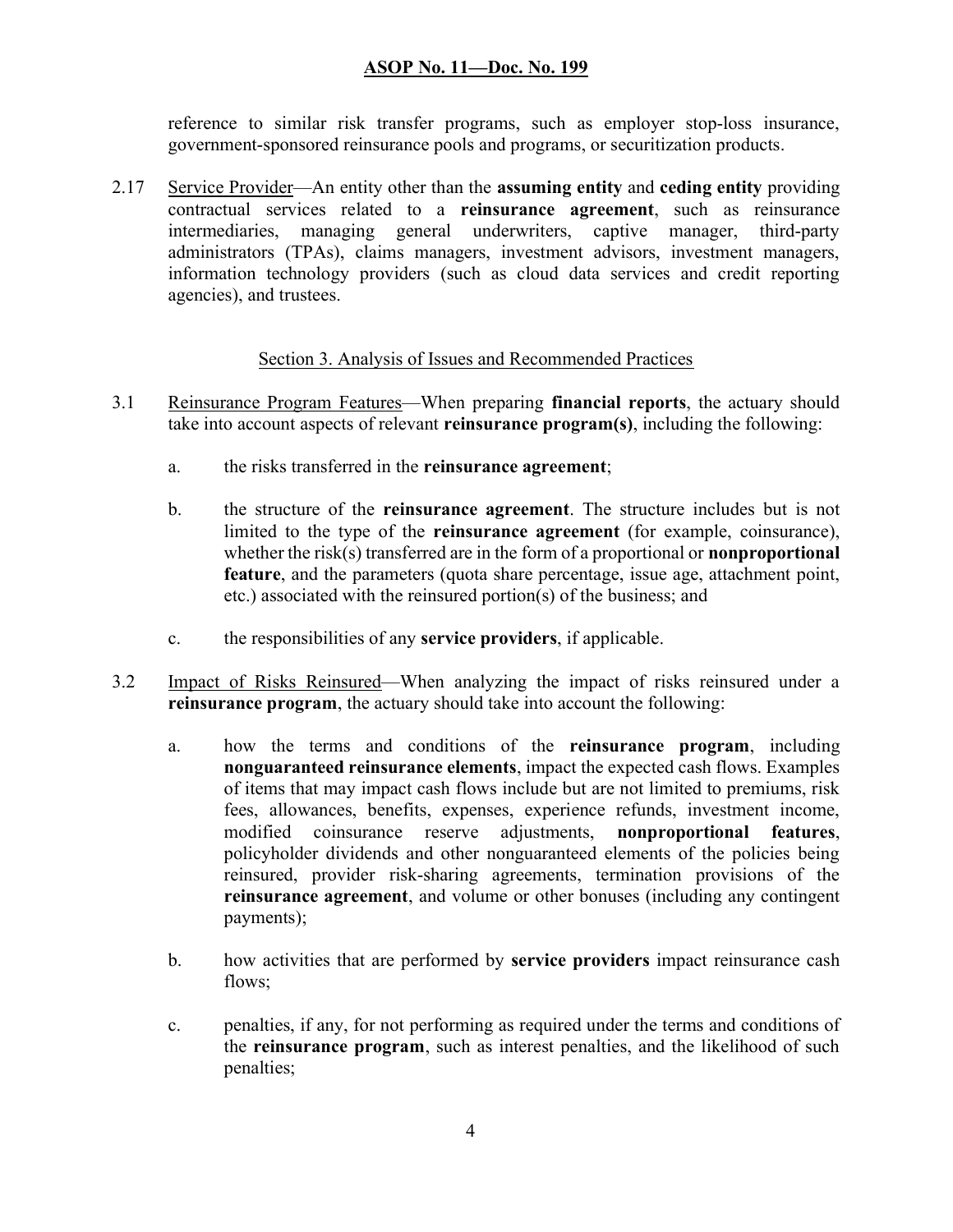- d. the impact on reinsurance cash flows, if any, of the contractual activities performed by the assuming entity or the ceding entity participating in the reinsurance agreement (for example, the ability of the assuming entity to influence the timing, size, and nature of potential rates charged by the ceding entity to policyholders, or claims handling practices, or the ability of the ceding entity to change nonguaranteed elements of the policies being reinsured);
- e. the impact of counterparty risk to a reinsurance program on reinsurance cash flows (for more on **counterparty risk**, see section 3.5);
- f. how the collectability of reinsurance proceeds associated with the reinsurance program impacts cash flows. Considerations include but are not limited to the ability of the assuming entity to meet its obligations, the impact of state or federal law on the collectability of reinsurance proceeds, the ability of the assuming entity to interpret direct policy language to impact the amount of claims reimbursed, or the ability of the ceding entity to meet its obligations under the reinsurance program;
- g. the impact of incentives or disincentives, if any, on the performance of the reinsurance program activities (for example, compensation of employees, fees to third parties, or the terms and conditions of the reinsurance program);
- h. the impact on reinsurance cash flows of the investment policy of the holder or manager of the assets under the reinsurance agreement. When determining whether the investment policy impacts cash flows, the actuary should take into account the following:
	- 1. the contractual, legal, market, or regulatory constraints;
	- 2. the impact of deviation from the expected investment policy on cash flows; and
	- 3. influence of sections  $3.2(h)(1)$  and  $3.2(h)(2)$  on changes to investment policies in the future, such as the ability to reinvest future cash flows in similar assets;
- i. the impact on reinsurance cash flows of operational risks such as poor training, inadequate or malfunctioning technology, unreliable data, and poor processes; and
- j. the impact of the reinsurance program on reinsured business as reflected in the model(s) used in preparing the financial report and the consistency of this impact relative to other models, both past and current, used by the entity.
- 3.3 Impact of Risks Retained—When analyzing the impact of risks retained under the terms and conditions of any reinsurance program, the actuary should take into account the following: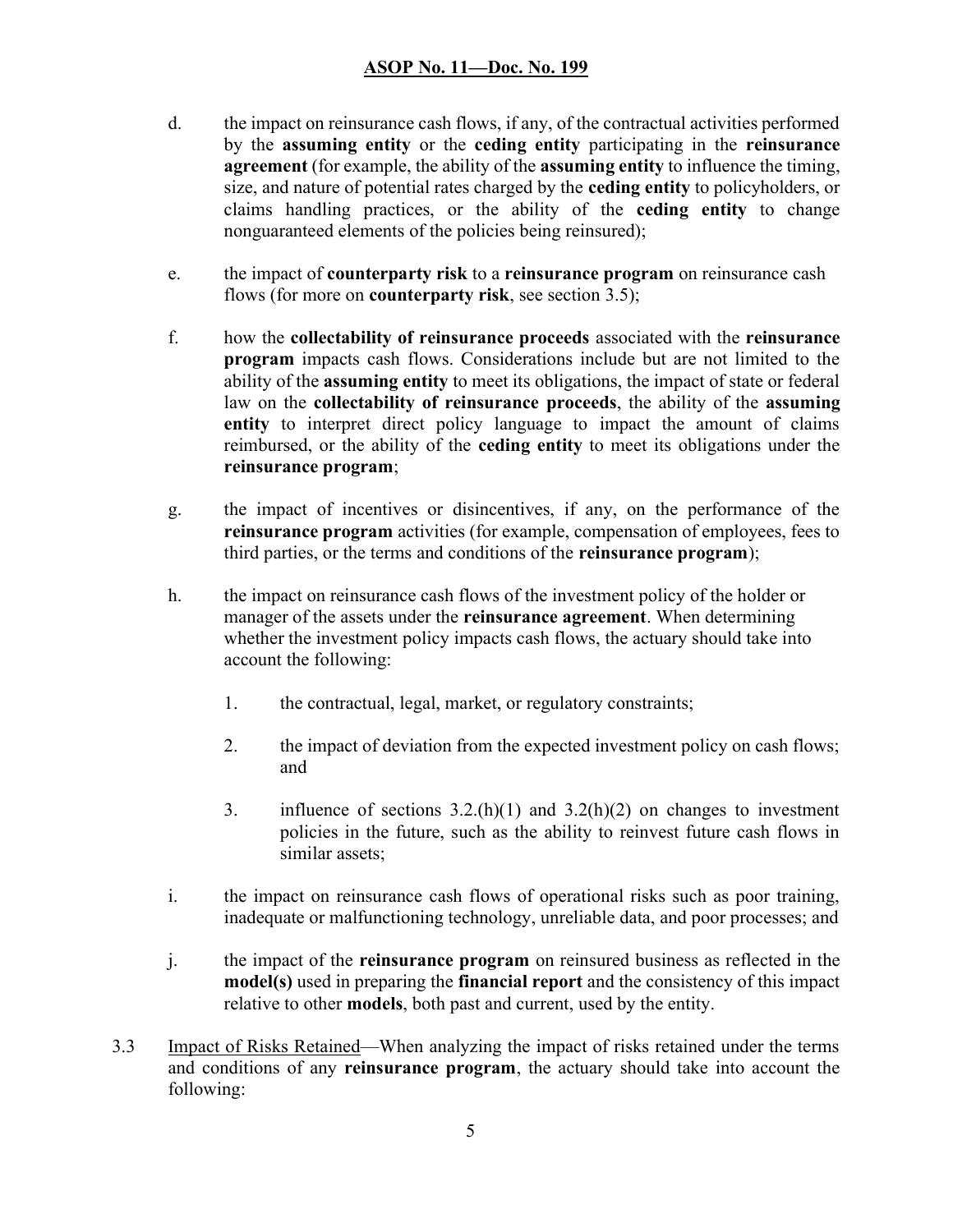- a. the potential impact of the existence of a reinsurance program on assumptions associated with the net retained business. For example, policies below an excess of retention reinsurance program may be managed differently due to the presence of reinsurance on the excess of retention business, or the assuming entity may have the ability to influence the timing, size, and nature of potential rates charged by the ceding entity to all policyholders;
- b. the consistency of assumptions and methods regarding risks associated with the net retained business that are impacted by the existence of a reinsurance program with other assumptions and methods used in the current and prior **financial reports**. When the actuary uses different assumptions or methods in the current **financial** report, the actuary should document those differences and the rationale for the differences;
- c. the reasonableness, individually and in aggregate, of assumptions regarding risks associated with the net retained business that are impacted by the existence of a reinsurance program. When the actuary uses different assumptions before and after reflecting the reinsurance program in the financial reports, the actuary should document those differences and the rationale for doing so;
- d. the impact of the reinsurance program on the investment policy of the holder or manager of the assets associated with the net retained business. When determining whether the **reinsurance program** impacts the investment policy, the actuary should take into account the following:
	- 1. the contractual, legal, market, or regulatory constraints;
	- 2. the impact of deviation from the expected investment policy on cash flows; and
	- 3. the influence of sections  $3.3(d)(1)$  and  $3.3(d)(2)$  on changes to investment policies in the future, such as the ability to reinvest future cash flows in similar assets;
- e. the impact of the reinsurance program on net retained business as reflected in the model(s) used in preparing the financial report and the consistency of this impact relative to other models, both past and current, used by the entity; and
- f. the impact on the cash flows of the net retained business caused by the contractual activities performed by the assuming entity and ceding entity participating in the reinsurance agreement (for example, the ability of the assuming entity to influence the timing, size, and nature of potential rates charged by the ceding entity to policyholders, or claims handling practices).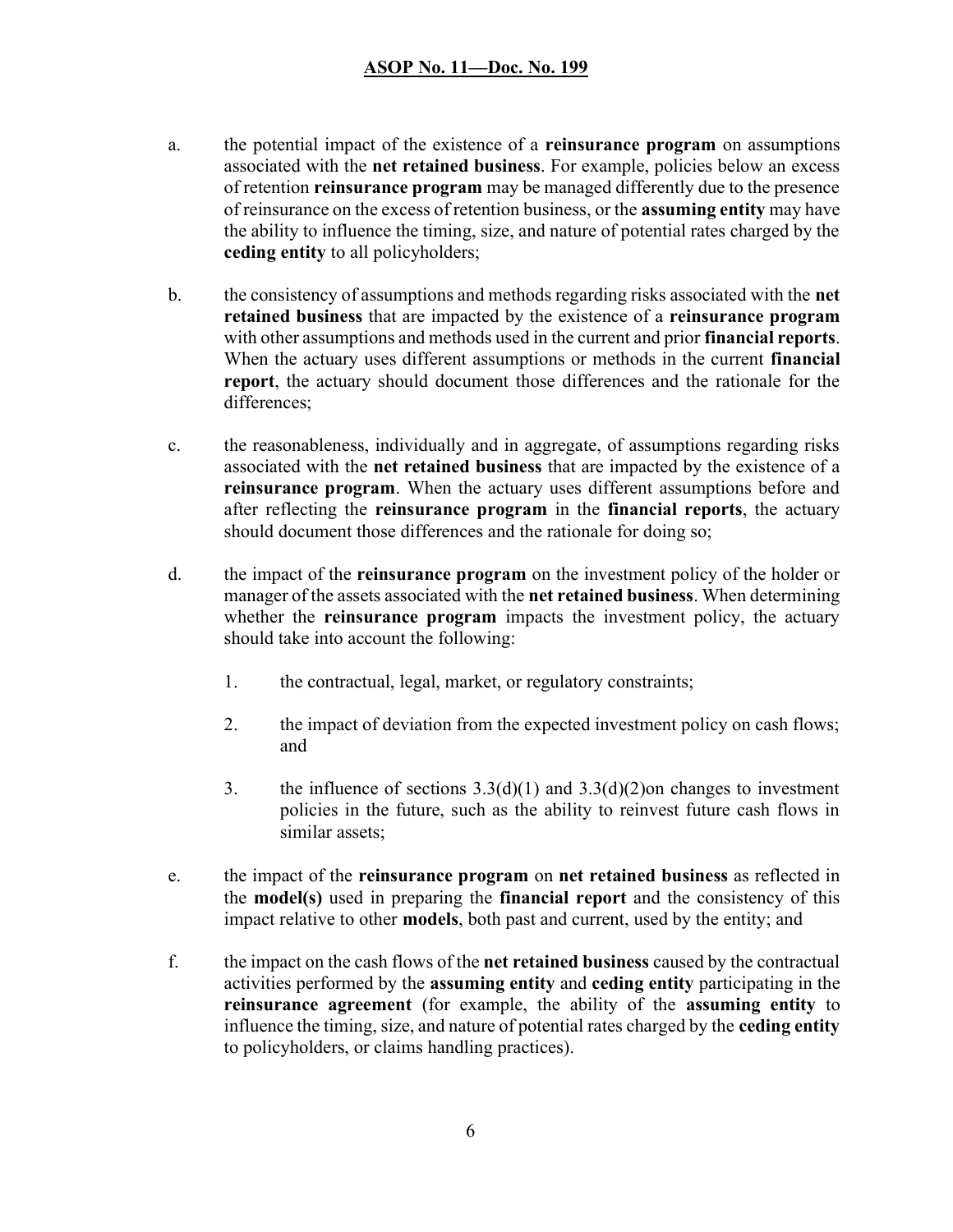In addition to the guidance in sections 3.2 and 3.3, the actuary should follow the financial reporting regime's requirements for taking account of any credit in the **financial report** for the risk mitigation impact of the reinsurance program.

- 3.4 Models Used in Preparing Financial Reports—When preparing financial reports, the actuary should take into account the implications of modeling the reinsurance program including:
	- a. how the terms and conditions of the reinsurance program are reflected in the model(s) or the implementation of the model(s). When doing so, the actuary should refer to ASOP No. 56, Modeling; and
	- b. how the assumptions used in the **model(s)**:
		- 1. appropriately reflect the terms and conditions of the reinsurance program. When making this determination, the actuary should identify and take into account the following:
			- i. the purpose of the assignment;
			- ii. the guidance in ASOP No. 23, Data Quality, on the consideration and the choice of data underlying the assumptions; and
			- iii. the guidance in ASOP No. 25, Credibility Procedures, on the consideration of the credibility of data underlying the assumptions;
		- 2. contain appropriate margins, for example, for uncertainty, statistical error, or conservatism; and
	- c. the guidance in ASOP No. 56 related to assumptions used in the model(s).
- 3.5 Assessing and Analyzing the Impact of Counterparty Risk—The actuary should take into account counterparty risks that could impact the financial report including, but not limited to, the following:
	- a. the ability of an entity to meet its obligations under the reinsurance program;
	- b. the collectability of reinsurance proceeds or lag time in collection of any funds owed under the reinsurance program, such as reinsurance claims or reinsurance premiums;
	- c. performance risk of counterparties who are performing specific services related to the reinsurance agreement, such as a counterparty not performing to established guidelines, a TPA not paying claims on time, or an investment manager not adhering to investment guidelines;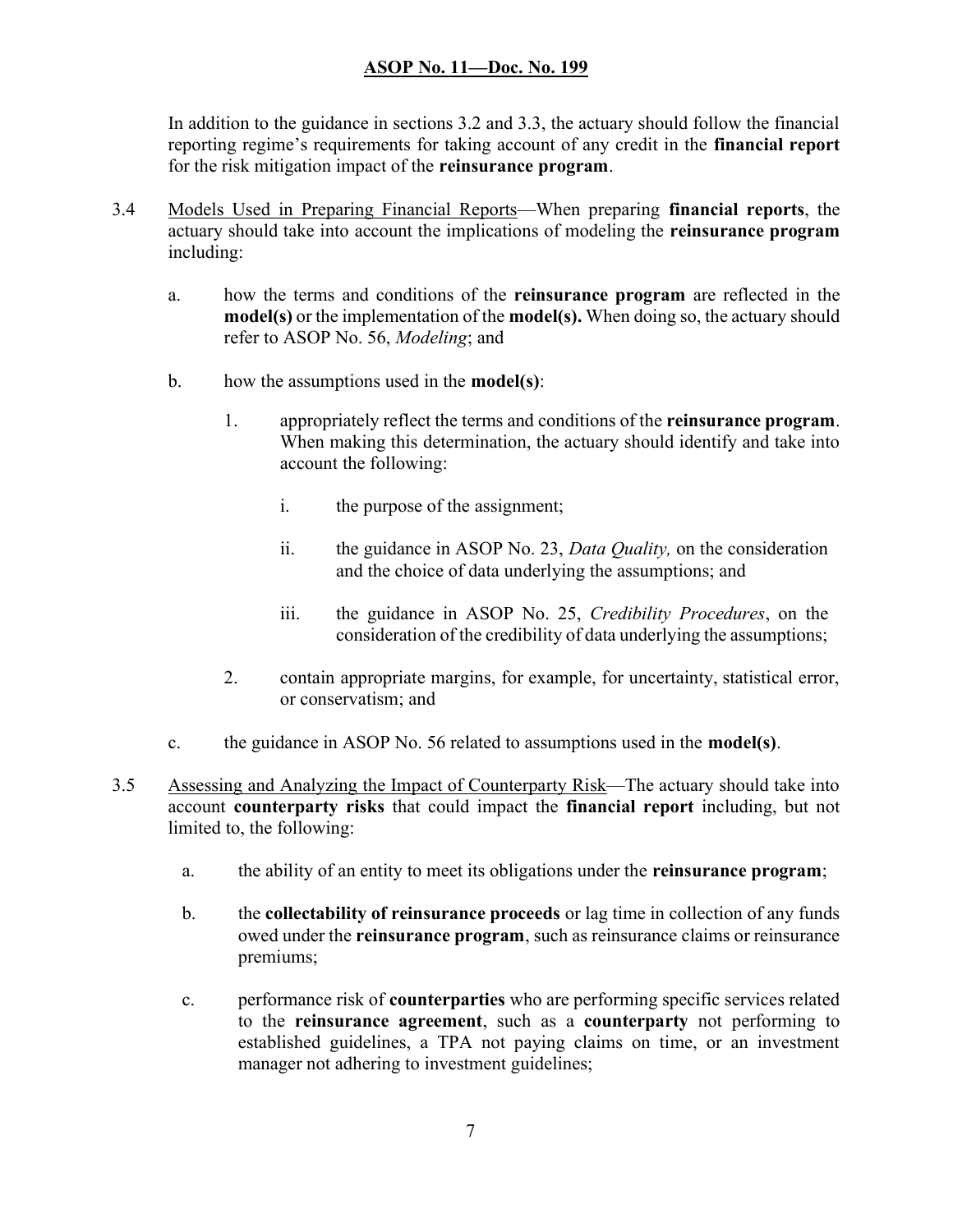- d. any collateral that has been posted in relation to the reinsurance agreement and its amount, quality, and permitted uses, as defined by regulation and the reinsurance agreement;
- e. the measurement of the effectiveness of the procedures designed to identify or mitigate the counterparty risk;
- f. the counterparty's financial health, stability, enterprise risk management (ERM) practices, and changes therein. Examples include financial strength ratings, investment policy, required capital, capital, and the risk level of the types of business written or assumed;
- g. any counterparty contractual features or risk management policies that might affect the risk, such as parental guarantees, letters of credit, or alternative coverage; and
- h. the holder or manager, if different from the owner, of the assets under the reinsurance agreement and the implications of this arrangement.
- 3.6 Assessing and Analyzing the Risks Being Transferred in a Reinsurance Program—When preparing a financial report to assess and analyze the risks being transferred in a reinsurance program, the actuary should take into account the terms and conditions of the reinsurance program. The actuary should also take into account how the risks being transferred compare to the risk appetite of the ceding entity or assuming entity, as applicable, including the following:
	- a. a comparison of the original goals for the reinsurance program versus the reinsurance program's actual performance;
	- b. the degree of risk mitigation or acceptance that reflects the risk tolerances and risk appetite as of the time of the financial report; and
	- c. changes in the risk mitigation or acceptance goals.

When preparing a **financial report** to assess and analyze a **reinsurance program** for the purposes of ERM or ORSA, the actuary should refer to ASOP Nos. 46, Risk Evaluation in Enterprise Risk Management, and 47, Risk Treatment in Enterprise Risk Management.

3.7 Treatment of Reinsurance Risks—When preparing values related to a reinsurance program in a financial report, the actuary should take into account the purposes of the financial report, factoring in the applicable accounting and regulatory requirements or guidance, as well as the terms and conditions of the reinsurance program and its associated risks. Examples of risks associated with the reinsurance program include but are not limited to counterparty risk, lack of reinsurance program controls, untimely payments, volatility of experience refunds, nonguaranteed reinsurance elements,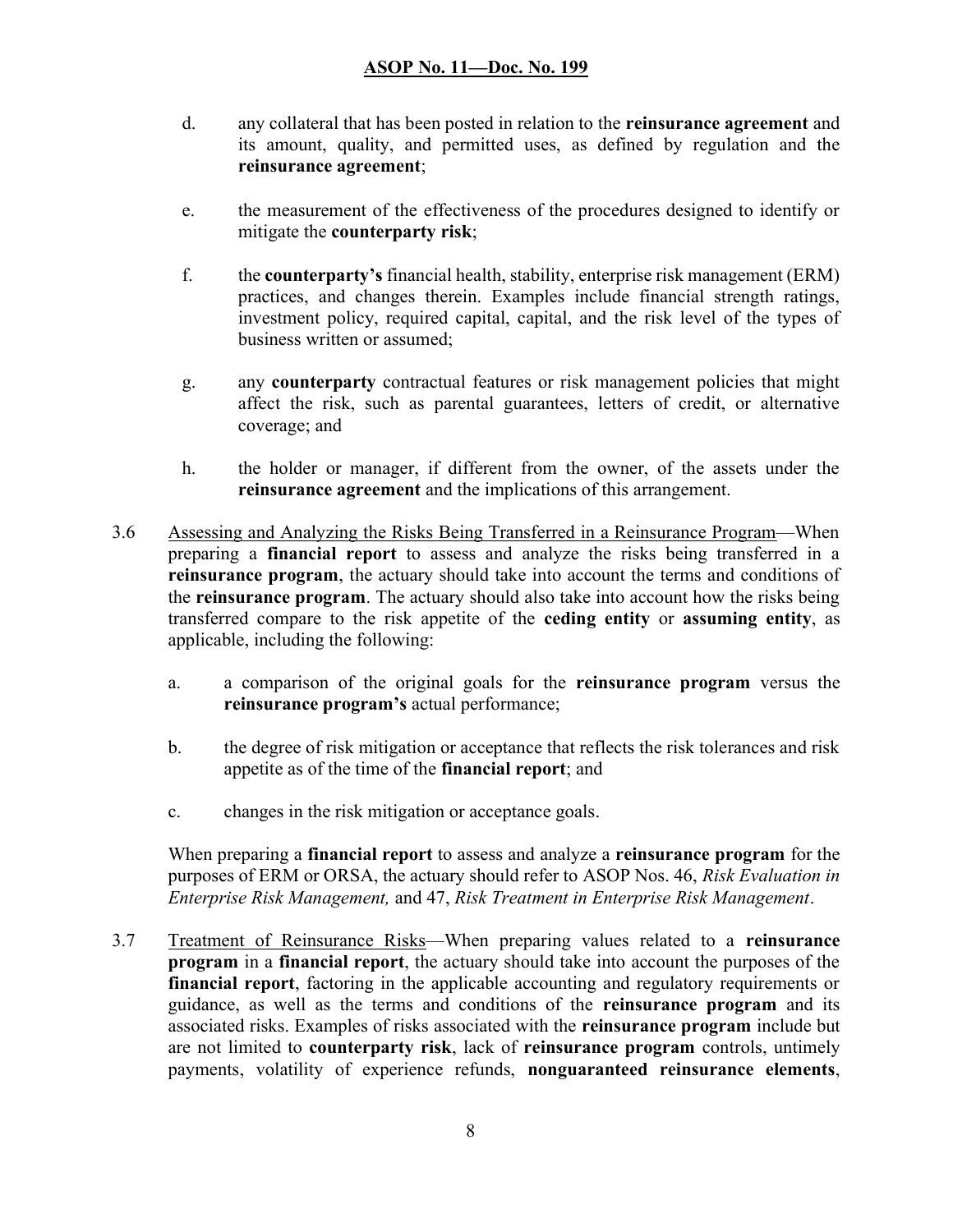nonguaranteed elements of the policies being reinsured, the structure of the **reinsurance** agreement, and investment philosophy.

- 3.7.1 Treatment of Reinsurance Ceded—When preparing values related to reinsurance ceded, the actuary should do so without relying upon the values of financial statement items held by the **assuming entity**. The actuary may use data provided by the assuming entity in calculating financial statement values (see ASOP No. 52, Principle-Based Reserves for Life Products under the NAIC Valuation Manual, and sections 3.11-3.15 of this standard). Because the ceding entity and the assuming entity each establish and test statement liabilities and assets independently, it is possible for the value of the net liabilities held by the ceding entity, plus those held by the assuming entity on a reinsured contract, to be more or less than the amount that would have been held if the ceding entity had not reinsured the contract. For example, the two counterparties may have different expectations for assumptions that impact liabilities or investment returns.
- 3.7.2 Treatment of Reinsurance Assumed—The actuary should take into account the following regarding the treatment of reinsurance assumed:
	- a. the features and risks of the business assumed, such as lack of control over the ceding entity's investment philosophy, nonguaranteed elements of the policies being reinsured, other risk-sharing arrangements, dividends, marketing, underwriting practices, or claims adjudication and management practices, or in-force management practices; and
	- b. the features and risks of the reinsurance program referenced in sections 3.2 and 3.3.

The actuary should also consider whether adjustments to data are needed based on the quality and credibility of data when preparing a financial report or other information exchanged between the counterparties. When adjusting the data, the actuary should refer to ASOP Nos. 23 and 25 for guidance.

- 3.8 Risk of Termination of Reinsurance Programs—When preparing financial reports, the actuary should reflect the following:
	- a. the impact of the potential termination of **reinsurance programs** on the obligations of the counterparties, including post-termination obligations;
	- b. how the following factors affect the risk of termination including:
		- 1. the terms and conditions of the reinsurance program;
		- 2. the regulatory and financial reporting regime governing the financial report;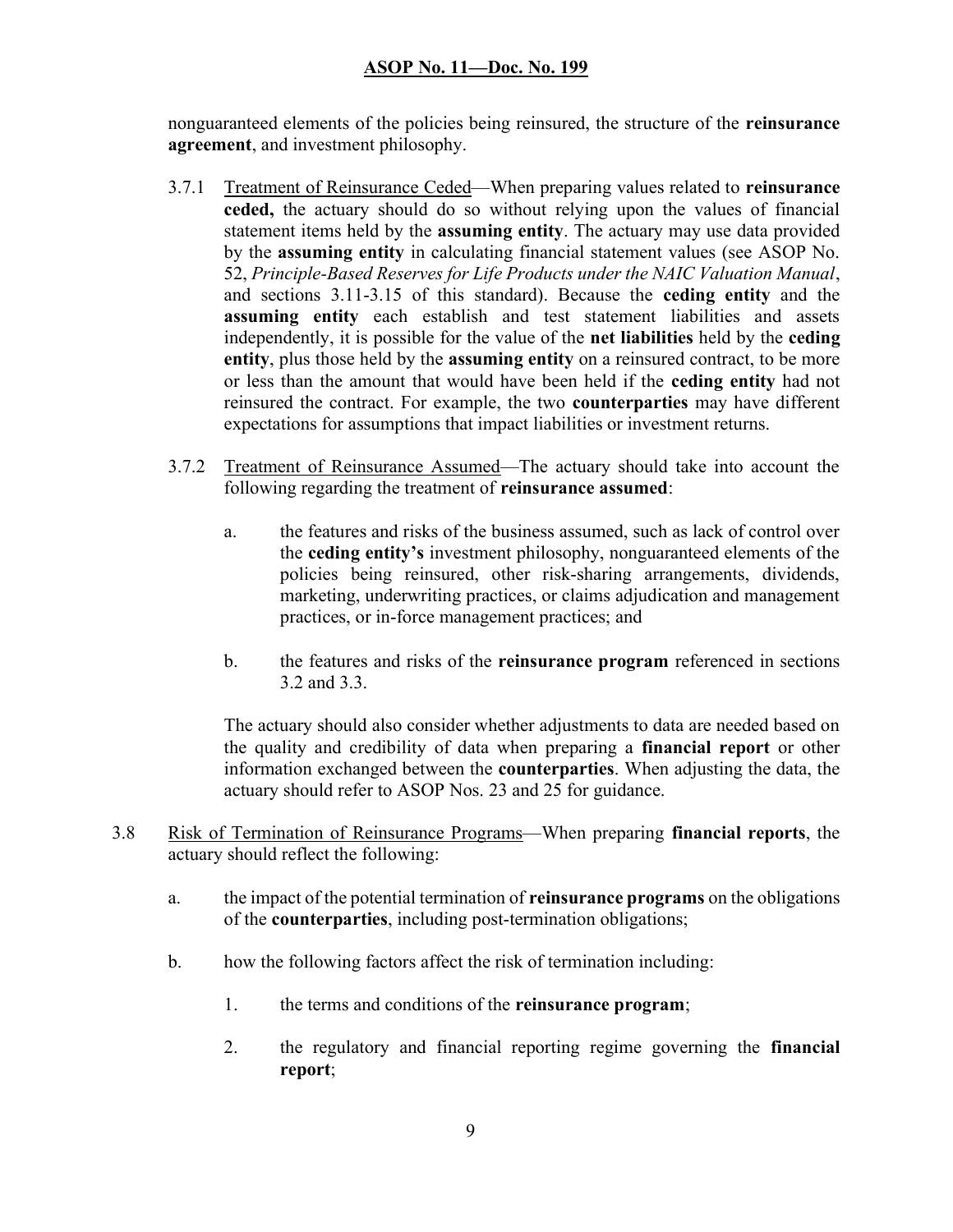- 3. the known business practices of the counterparties; and
- 4. the current and potential internal and external environments faced by the counterparties.

Examples of potential termination events include but are not limited to the following:

- i. reinsurance agreements that end prior to underlying risk terminating;
- ii. termination due to regulatory intervention;
- iii. termination due to inability of a ceding entity to pay reinsurance premiums;
- iv. termination due to an assuming entity exercising rights to change the reinsurance agreement;
- v. recapture or commutation specified or permitted by the reinsurance agreement;
- vi. termination due to the financial difficulties of an assuming entity;
- vii. partial termination of reinsurance agreement due to a partial recapture;
- viii. partial termination of reinsurance agreements due to a ceding entity losing its license; and
- ix. termination due to inability of service providers to perform as specified in their agreement.

The actuary should consider performing scenario testing to quantify the impact of a potential termination of a reinsurance program on a financial report.

- 3.9 Additional Liabilities, Reserves, or Allocation of Capital—The actuary should consider establishing additional liabilities, reserves, or allocation of capital based upon the terms and conditions of the **reinsurance program**. When considering this issue, the actuary should use assumptions consistent with the purpose of the financial report. Examples of situations where additional liabilities, reserves, or allocation of capital may be needed include but are not limited to the following:
	- a. an assuming entity having the right to change nonguaranteed reinsurance elements on in-force business without a corresponding right by the ceding entity to change nonguaranteed elements of the policies being reinsured or terminate the reinsurance agreement;
	- b. recapture by a ceding entity due to an assuming entity changing nonguaranteed reinsurance elements on in-force business; or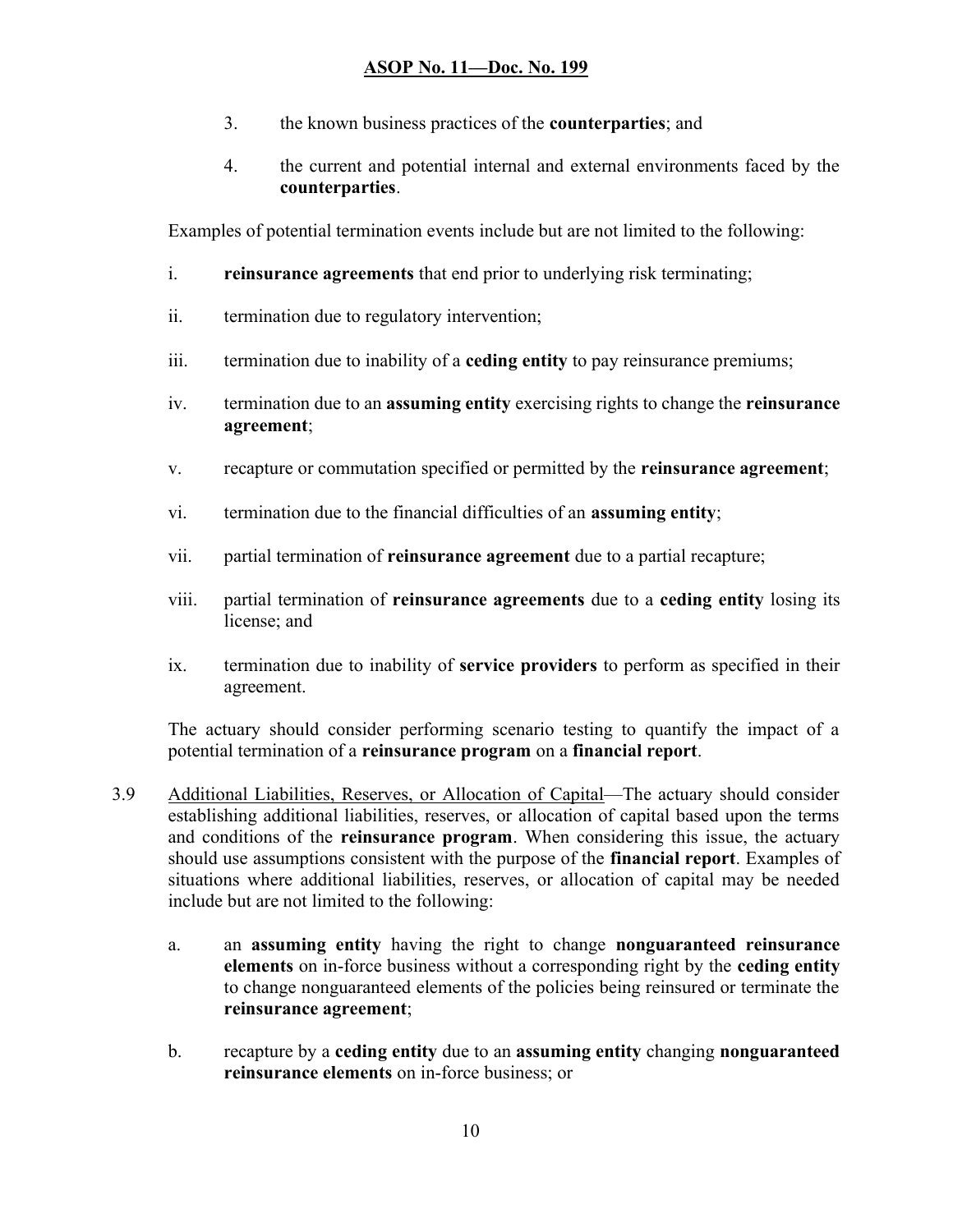- c. an assuming entity's inability to post the amount of collateral or level of security required by agreement or regulation.
- 3.10 Accounting Guidance—When preparing values in the **financial report** that reflect the terms of a reinsurance program, the actuary should take into account applicable accounting guidance. The actuary should determine whether a particular reinsurance agreement qualifies as reinsurance for statutory, GAAP, or other purposes, and how this may affect the accounting treatment.
- 3.11 Experience Analysis—When preparing a financial report to analyze the actual-toexpected financial experience of a reinsurance agreement, the actuary should establish a baseline to be used as a source of comparison. An example of a baseline is the results of the final model(s) used in analyzing the reinsurance proposal at the time of entering the reinsurance agreement.

Examples of how to analyze actual-to-expected financial experience include loss ratios and actual-to-expected mortality experience. The actuary should use professional judgment and consider the needs of the principal when deciding which form of analysis to choose.

- 3.12 Reliance on Data or Other Information Supplied by Others—When relying on data or other information supplied by others, the actuary should refer to ASOP Nos. 23, 41, Actuarial Communications, and 56, and, where appropriate, ASOP Nos. 10, Methods and Assumptions for Use in Life Insurance Company Financial Statements Prepared in Accordance with U.S. GAAP, or 52, for guidance. The actuary should disclose the extent of any such reliance.
- 3.13 Reliance on Assumptions or Methods Selected by Another Party—When relying on assumptions or methods supplied by another party, the actuary should review the assumptions or methods for reasonableness and consistency. For further guidance, the actuary should refer to ASOP No. 41. The actuary should disclose the extent of any such reliance.
- 3.14 Reliance on Models Developed by Others—If the actuary relies on a model(s) designed, developed, or modified by others, such as a vendor or colleague, the actuary should review the model(s) for compliance with the applicable sections of this standard and with ASOP No. 56 as it applies to models developed by others. The actuary should document and disclose the extent of any such reliance. If the actuary adjusts the **model(s)**, the actuary should document and disclose the adjustments.
- 3.15 Reliance on Another Actuary—The actuary may rely on another actuary who has provided input to the financial report. However, the relying actuary should be reasonably satisfied that the other actuary is qualified to supply information for the financial report, the information supplied was compiled in accordance with applicable standards, and the information supplied is appropriate for the particular financial report being prepared. The actuary should disclose the extent of any such reliance.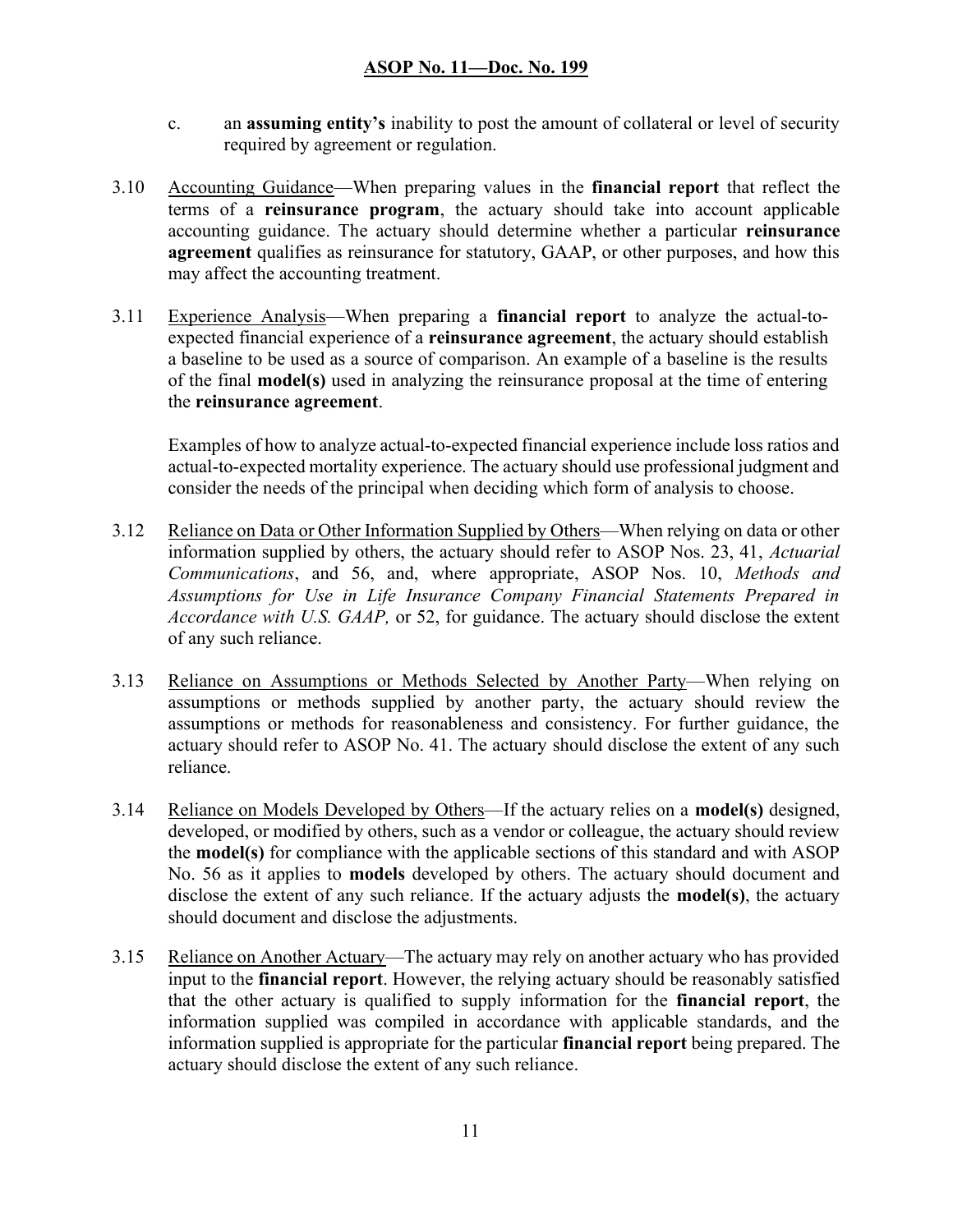- 3.16 Reliance on Expertise of Others—An actuary may rely on the expertise of others (including actuaries not performing actuarial services) in the fields of knowledge used in preparing the financial report. In determining the appropriate level of reliance, the actuary should take into account the following:
	- a. whether the individual or individuals upon whom the actuary is relying have expertise in the applicable field;
	- b. the extent to which the input provided for the financial report has been reviewed or opined on by others with expertise in the applicable field;
	- c. whether there are legal, regulatory, professional, industry, or other standards that apply to the input for the **financial report** supplied by others with expertise in the applicable field, and whether the input has been represented as having met such standards. For example, it is often the case in reinsurance that an actuary relies upon an accountant or a lawyer to determine whether a reinsurance agreement meets regulatory requirements to be accounted for as reinsurance; and
	- d. whether the input to the financial report supplied was relevant and useful to the purpose of the financial report.

The actuary should disclose the extent of any such reliance.

3.17 Documentation—In addition to the documentation requirements throughout the rest of section 3, the actuary should consider preparing and retaining documentation to support compliance with the requirements of section 3 and the disclosure requirements of section 4. If preparing such documentation, the actuary should prepare documentation in a form such that another actuary qualified in the same practice area could assess the reasonableness of the actuary's work. The degree of such documentation should be based on the professional judgment of the actuary and may vary with the complexity and purpose of the actuarial services. In addition, the actuary should refer to ASOP No. 41 for guidance related to the retention of file material other than that which is to be disclosed under section 4.

#### Section 4. Communications and Disclosures

- 4.1 Required Disclosures in an Actuarial Report—When issuing an actuarial report to which this standard applies, the actuary should refer to ASOP Nos. 10, 23, 25, 41, 46, 47, 52, and 56. In addition, the actuary should disclose the following in such actuarial reports, as applicable:
	- a. features of the reinsurance program(s) being analyzed in the financial report, as discussed in section 3.1;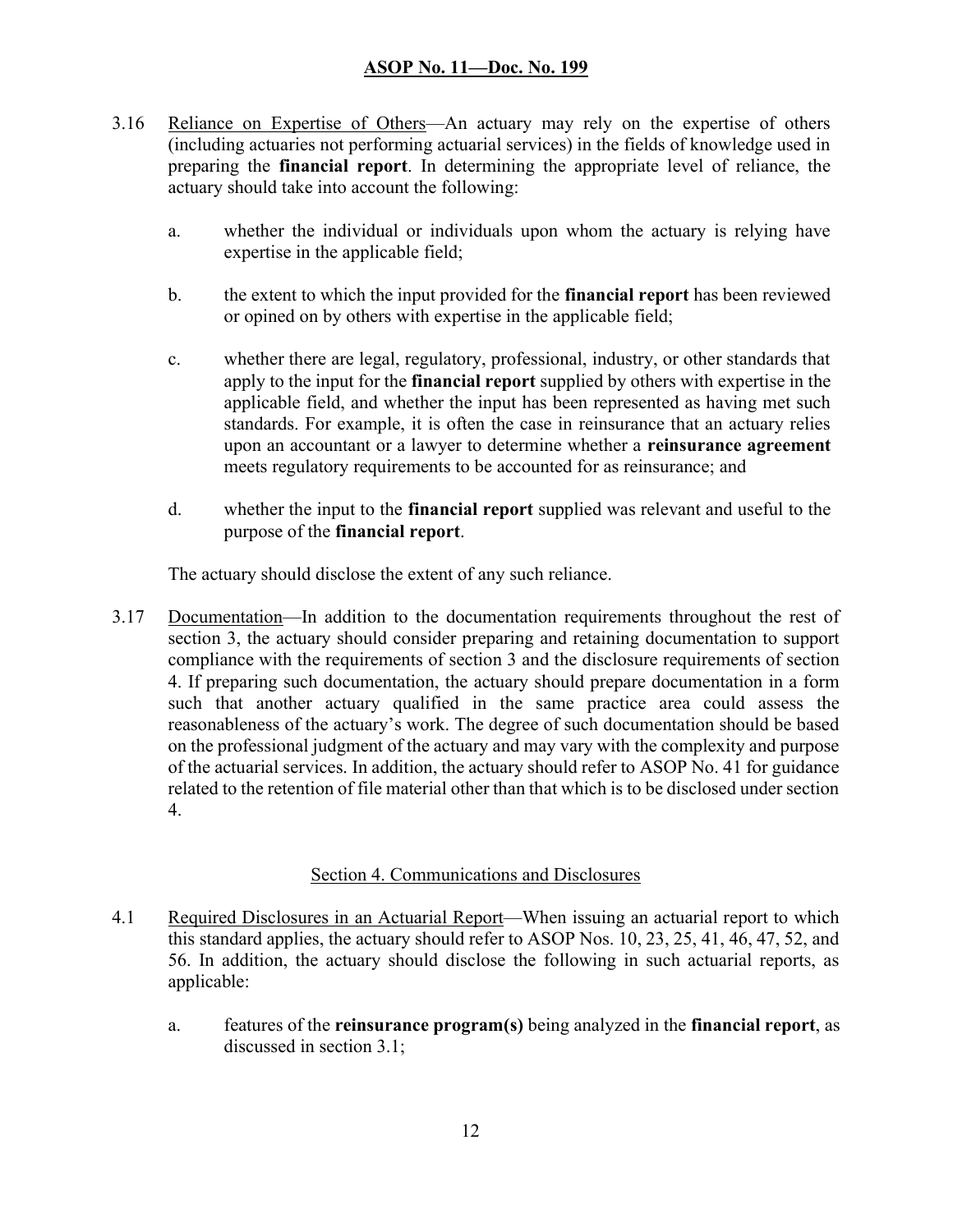- b. impacts on the financial report caused by the terms of the reinsurance program(s) or the practices of any of the parties to the reinsurance program(s) as discussed in sections 3.2 and 3.3;
- c. assumptions used in the financial report that are inconsistent either across time or different lines of business, and an explanation for the inconsistency, as discussed in sections  $3.3(a)$ ,  $3.3(b)$ , and  $3.3(c)$ ;
- d. description of the model(s) and assumptions, including a summary of how the model(s) and assumptions meet the conditions in sections  $3.2(i)$ ,  $3.3(e)$ , and  $3.4$ ;
- e. unresolved concerns the actuary has about reinsurance information (for example, reinsurance settlement data, in-force information, and legal agreements) that, in the actuary's professional judgment, could have an effect on the actuarial work product, as discussed in sections 3.2(i), 3.5, and 3.7;
- f. the impact of the following risks on the results presented in the report:
	- i. variation in assumptions or methods over time, if any, as discussed in sections  $3.3(a)$  and  $3.3(b)$ ;
	- ii. nonguaranteed reinsurance elements in a reinsurance agreement, as discussed in sections  $3.2(a)$ ,  $3.2(d)$ ,  $3.7$ ,  $3.9(a)$ , and  $3.9(b)$ ;
	- iii. counterparty risk, as discussed in section  $3.2(e)$  and  $3.5$ ;
	- iv. non-performance of service providers, if any, as discussed in sections 3.2(b), 3.2(g), 3.2(h), 3.3(d), and 3.5; and
	- v. termination of reinsurance programs, as discussed in section 3.8.
- g. the potential impact of risks associated with the reinsurance program, as discussed in sections 3.2, 3.3, 3.5, 3.6, 3.7, 3.8, and 3.9;
- h. additional reserves that needed to be established due to the nature of the reinsurance agreement and the rationale for such additional reserves, as discussed in section 3.9;
- i. the extent of reliance on data or other information supplied by others, if any, used in preparing the financial report, as discussed in section 3.12;
- j. the extent of reliance on others for assumptions or methods used in financial reports, including any adjustments made to assumptions or methods, and the steps taken to review the assumptions or methods for reasonableness and consistency, as discussed in section 3.13;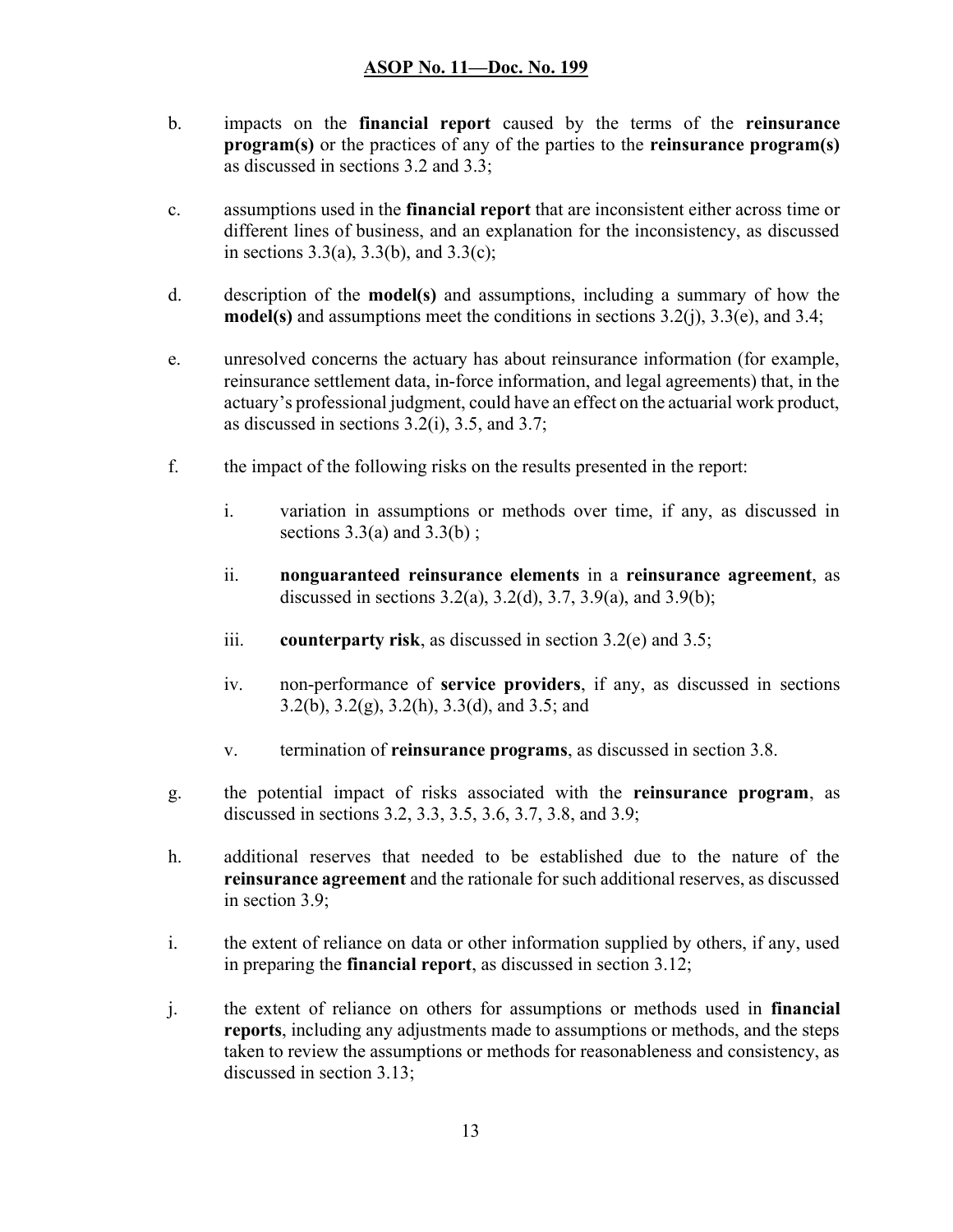- k. the extent of reliance on model(s) developed by others, if any, as discussed in section 3.14:
- l. adjustments made to the model(s) supplied by another party and upon which the actuary is relying, as discussed in section 3.14;
- m. the extent of reliance on other actuaries, if any, for input used in preparing the financial report, as discussed in section 3.15; and
- n. the extent of reliance on the expertise of others, if any, for input used in preparing the financial report, as discussed in section 3.16.
- 4.2 Additional Disclosures in an Actuarial Report—The actuary also should include disclosures in accordance with ASOP No. 41 in an actuarial report for the following circumstances:
	- a. if any material assumption or method was prescribed by applicable law;
	- b. if the actuary states reliance on other sources and thereby disclaims responsibility for any material assumption or method selected by a party other than the actuary; and
	- c. if in the actuary's professional judgment, the actuary has deviated materially from the guidance of this standard.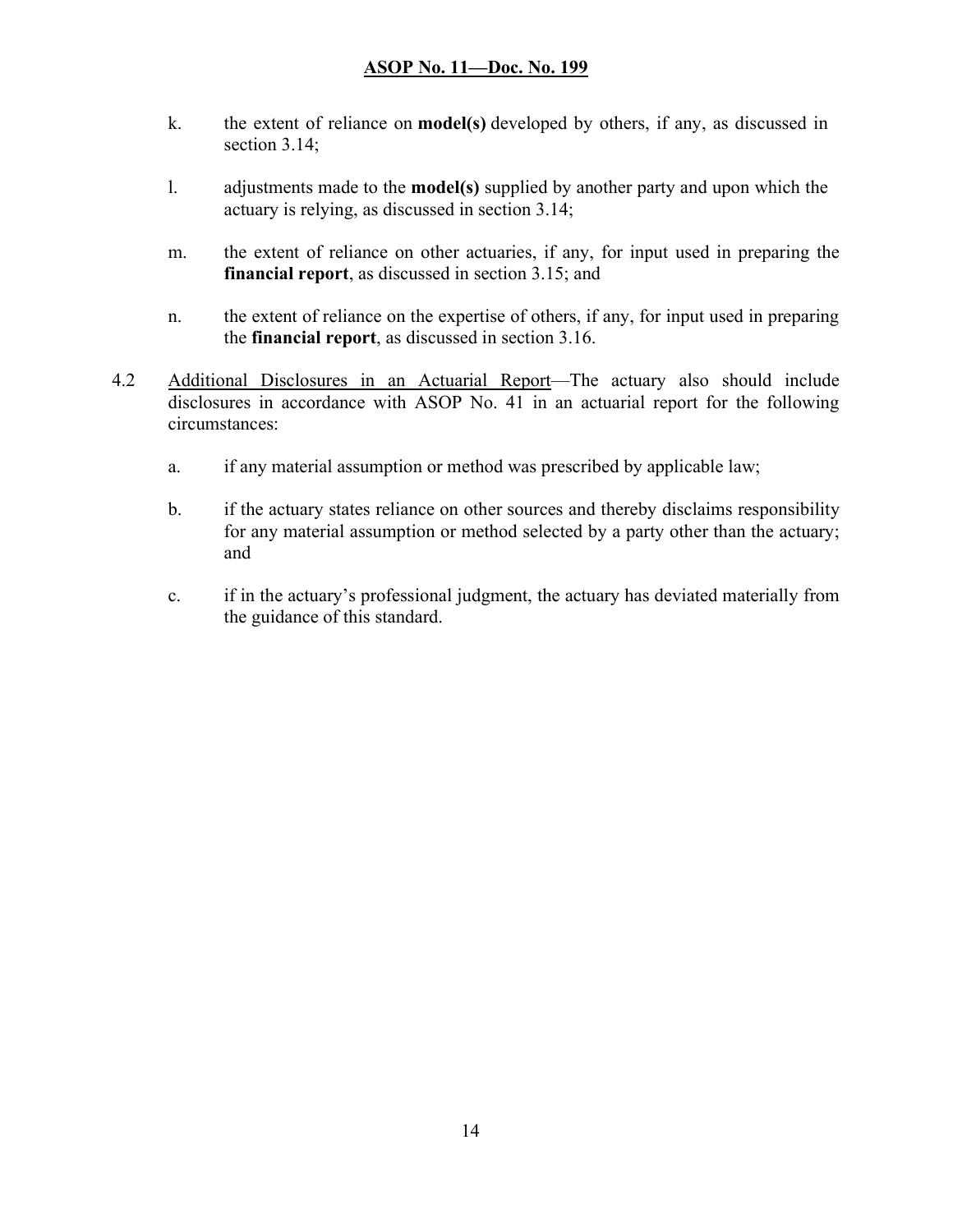## Appendix 1

## Background and Current Practices

Note: The following material is provided for informational purposes and is not part of the standard of practice.

### Background

Actuarial practice with respect to reinsurance, as well as the complexity of reinsurance programs, has evolved significantly since the 2005 version of ASOP No. 11, the last time the standard was adopted. Significant new laws, regulations, and accounting requirements for life insurance policies, annuity contracts, and health benefit plans have also emerged. These refinements have led to this revision of ASOP No. 11.

Financial reports involving reinsurance must comply with many accounting requirements, laws, and regulations. These requirements relate to, for example, whether the reinsurance agreement should be accounted for as reinsurance or as a deposit, the nature and amount of collateral that is required for a reserve credit to be allowed in the financial report, and the types of assets that must back certain kinds of reserves.

The presentation of the components of the net liabilities may vary under different accounting principles. For example, reserves other than principle-based reserves (PBR) are shown net of reinsurance ceded in statutory financial reports. PBR are currently calculated pre-reinsurance, then post-reinsurance, with the difference being the reinsurance reserve credit. Reserves are generally presented on a gross basis before reinsurance in GAAP financial reports with the reinsurance credit reported as an offsetting asset. This difference in presentation affects the analysis that goes into a financial report.

Requirements relating to risk transfer must also be met in order to receive reinsurance accounting treatment under the requirements of Statutory Statement of Accounting Principles (SSAP) No. 61R, which incorporates related guidance in Appendices A-785 and A-791 of the NAIC Accounting Practices and Procedures Manual.

Statutory accounting requires any increase in after-tax initial surplus impact from the reinsurance of an existing block of business to be reflected directly through surplus at the inception of the reinsurance agreement. The resulting impact to surplus is then amortized into income over the life of the reinsured business. If the initial impact of a reinsurance program is negative, that impact flows immediately through earnings.

While assumption and indemnity reinsurance are both labeled as reinsurance, they are two different forms of transactions. With indemnity reinsurance, the policyholder's relationship remains with the ceding entity. An assumption reinsurance transaction is a sale of business such that the policyholder's direct relationship is with the "assuming entity." This difference results in a different financial statement presentation for the two types of transactions. The presentation in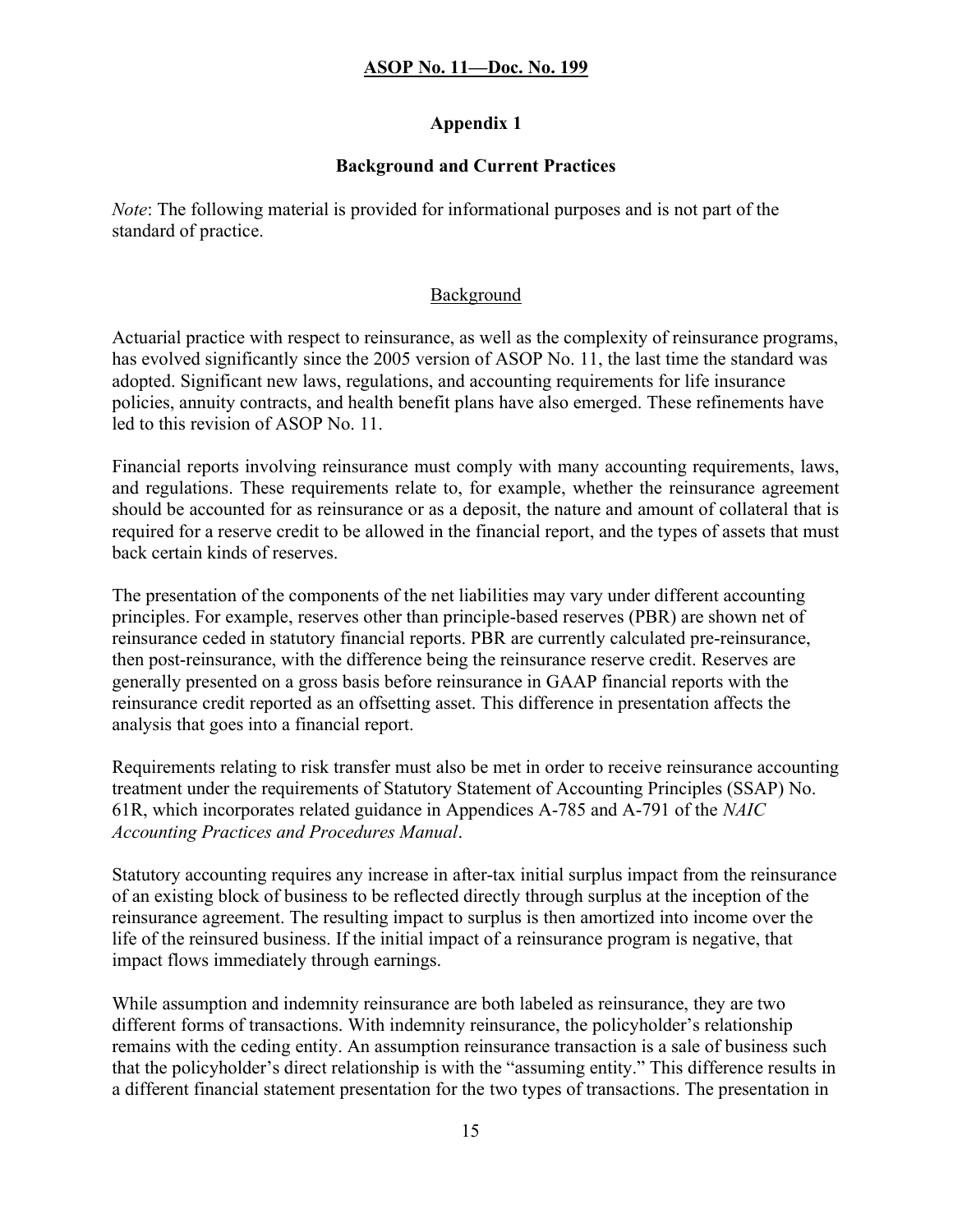financial reports differs for assumption reinsurance agreements and indemnity reinsurance agreements. Under indemnity reinsurance agreements, the ceding entity remains legally responsible for all policyholder obligations of the reinsured policies. The assuming entity indemnifies, or protects, the ceding entity against one or more of the risks in the reinsured policies. Under an assumption reinsurance agreement, the ceding entity is relieved of responsibility for the policies reinsured, and the contracts are accounted for by the assuming entity in the same manner as direct business. The assuming entity assumes all of the obligations formerly assumed by the ceding entity. Typically, regulatory and policyholder approval is required. When a company intends to enter into an assumption reinsurance agreement, an indemnity reinsurance agreement may be used for policies not yet covered by the assumption reinsurance agreement.

The ceding entity is responsible for assessing the collectability of reinsurance proceeds, including determining whether the portion that is non-collectable should be written down. Considerations include financial strength and liquidity of the assuming entity, court or arbitration findings, and other market forces.

Since the 2005 version of this standard was adopted, revisions and new model regulations have significantly changed the nature of reinsurance. One example is the Term and Universal Life Insurance Reserve Financing Model Regulation (Model 787). For reinsurance agreements completed after a certain date for level term and universal life with secondary guarantee policies, Model 787 requires that the calculation of reserves be broken into two pieces and that each piece has a specified type of assets to back them.

The first piece is reserves calculated using the Actuarial Method, a method similar to PBR, but not identical (for example, exclusion testing to determine whether to calculate reserves on a deterministic or stochastic basis is not permitted). These reserves are to be backed by primary securities, defined in the model as certain highly rated securities. Any excess in statutorily required reserves over those calculated using the Actuarial Method would be backed by a combination of primary and other securities. These other securities may include any investments acceptable to the company's domiciliary regulator.

Effective on January 1, 2015, the Risk Management and Own Risk and Solvency Assessment Model Act (Model 505) requires that medium and large insurance groups regularly perform an own risk and solvency assessment (ORSA). The ORSA is a detailed examination of the adequacy of a company's risk management and solvency positions under normal and severe stress scenarios. Reinsurance is often used in a company's risk management program.

Under the Dodd–Frank Wall Street Reform and Consumer Protection Act (Dodd–Frank), if a state is accredited by the National Association of Insurance Commissioners (NAIC) or has solvency standards similar to those mandated by the NAIC, reinsurance reserve credit cannot be denied by other states. In other words, if a ceding entity's domestic regulator complies with these requirements, another US jurisdiction cannot deny reinsurance credit. Further, for an insurer that is predominantly an assuming entity and is domiciled in an NAIC-accredited state or in one that has solvency standards similar to those mandated by the NAIC, its sole solvency regulator is its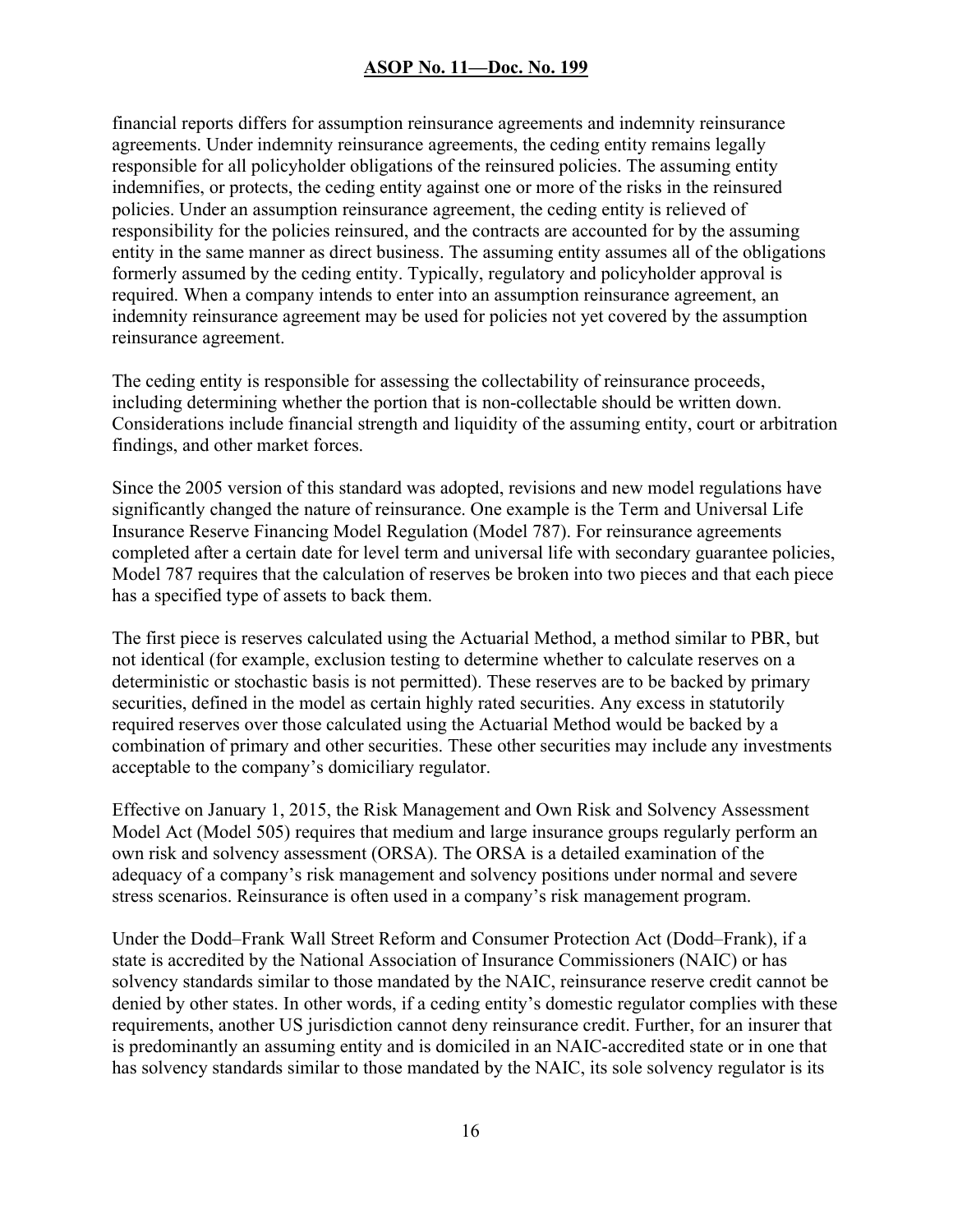domiciliary regulator. Further, no other state can require it to produce financial reports other than those required by their domiciliary regulator.

Another aspect of the Dodd–Frank Act is a provision that allows the U.S. to negotiate an agreement (called a covered agreement) with another country or jurisdiction that will impact the provision of reinsurance by companies domiciled in the other jurisdiction. Two such agreements have been negotiated, one with the E.U. and the other with the U.K. A feature of both of these agreements is that no collateral need be posted under certain conditions. This affects the financial report analysis by allowing the ceding entity to reduce the amount of reserves held backing reinsured business, without having to require the counterparty to establish collateral if the reinsurance agreement and the parties to the reinsurance agreement meet the requirements of the covered agreement.

Statutory collateral requirements have also been modified since this standard was last revised. New types of reinsurers have been defined in the regulation, and international agreements have also affected the amount of collateral that must be posted statutorily. Certified reinsurers are non-U.S. entities that are domiciled in a qualified jurisdiction and maintain certain regulatorily mandated conditions. Once certified, depending on the regulatorily assigned rating of the certified reinsurer, the amount of collateral the reinsurer is required to post can be significantly less than the more typical 100 percent requirement on non-certified, non-E.U., non-U.K. reinsurers. An impact of this change is that the ceding entity may have additional counterparty risk due to the lack of 100 percent collateral backing a reinsurance agreement with a non-U.S. entity.

GAAP has experienced numerous changes with respect to reinsurance under ASU 2018-12. Reinsurance assumed is to use the same accounting methodology as direct insurance. Reinsurance ceded is to use assumptions that are consistent with the assumptions used for direct insurance. While ceded deferred acquisition cost (DAC) is still to be netted against direct DAC, impairment testing is no longer required. Cost of reinsurance is to be amortized over the remaining life of the agreement. There is also a delinking of invested assets, and therefore even when a block of business is 100 percent coinsured, the business will remain on the insurer's books for the life of the business. The standard allows for the reinsurance of market risk in products like guaranteed minimum benefits in variable products, under certain conditions. If those conditions are not met, then ASC 815 (Derivatives and Hedging) dealing with embedded derivatives is invoked.

Since the last revision of ASOP No. 11, much has changed in the health insurance world. The types of products offered and the types of entities assuming risk for these health products have changed, triggering the rise in the use of reinsurance-type coverages in non-traditional ways.

One feature of the Affordable Care Act (ACA) was a temporary transitional reinsurance program that was designed to help stabilize the premiums that insurers charge. Since the federal transitional reinsurance program expired at the end of 2016, several states have established reinsurance programs to stabilize ACA premiums, particularly in the non-group market. These state programs are largely fashioned after commercial specific stop-loss insurance products, with attachment points, caps, and coinsurance parameters set by the state and may be designed to coordinate with any commercial reinsurance purchased by health carriers.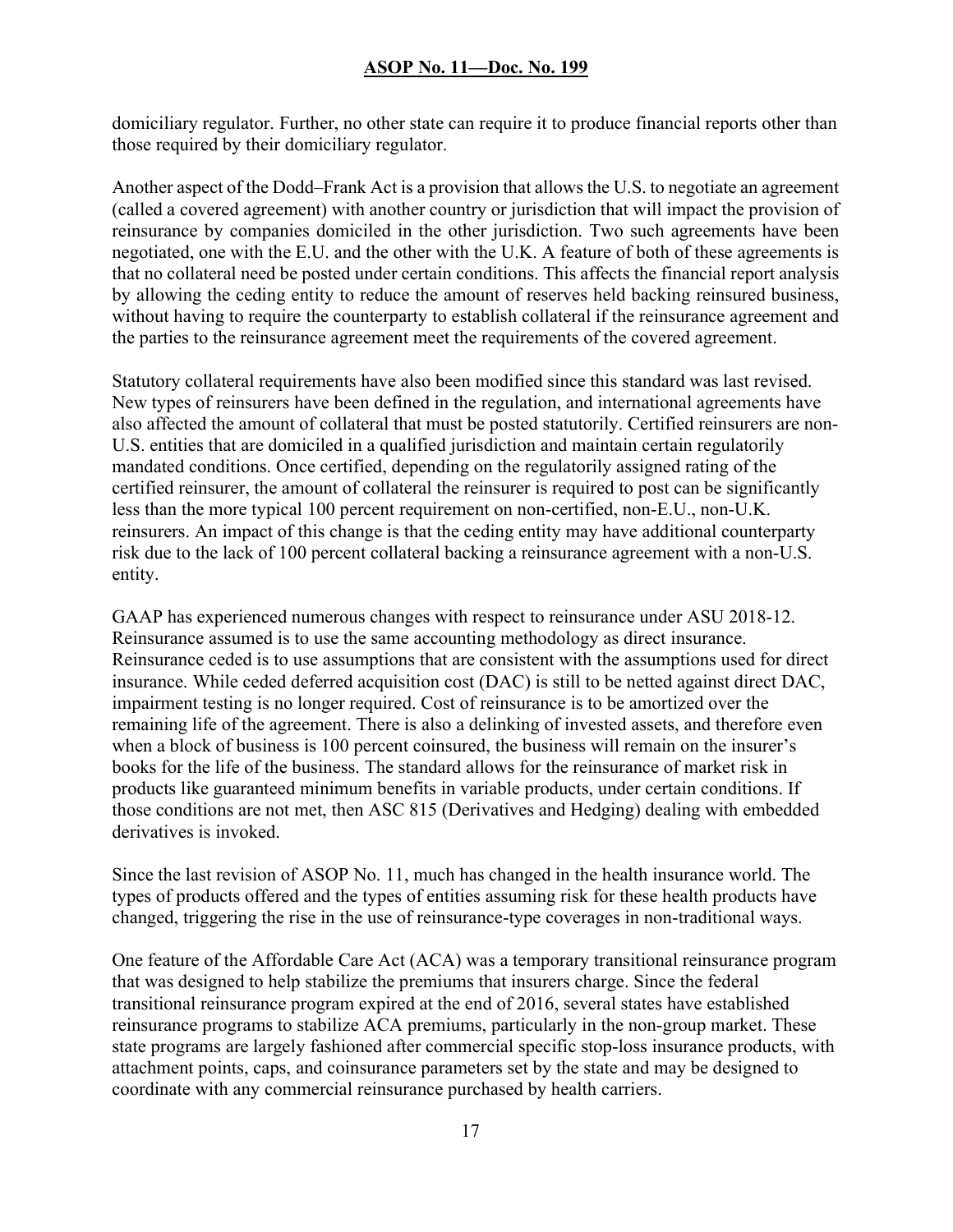Large commercial companies often provide health insurance to their employees on a "selfinsured" basis. In this case, the commercial company assumes the risk for paying claims itself and often purchases stop-loss insurance from a third party to mitigate that risk.

The prevalence of risk-sharing arrangements with health care providers has also increased over the last decade. In response to this trend, the demand for provider excess loss insurance products has increased to help mitigate risk assumed by healthcare providers. Additionally, other riskbearing entities have emerged to provide value by assuming health insurance risk.

In response to these changes, the ASB decided to revise this standard.

#### Current Practices

The actuary may perform actuarial services in a variety of areas with respect to reinsurance. The following are some examples of the areas the actuary may deal with regarding reinsurance. Preparation of regulatory reports involves the analysis of an entity's reinsurance program. This includes preparation of items such as the Actuarial Opinion and Memorandum Report and various aspects of a company's GAAP statement. An actuary may also be called upon to identify risks assumed by the entity and how to mitigate those risks. Knowing the nature of and how to analyze an entity's reinsurance program is essential to understanding an entity's risk profile. An actuary may also be called upon to analyze the experience of reinsurance business assumed or ceded by an entity.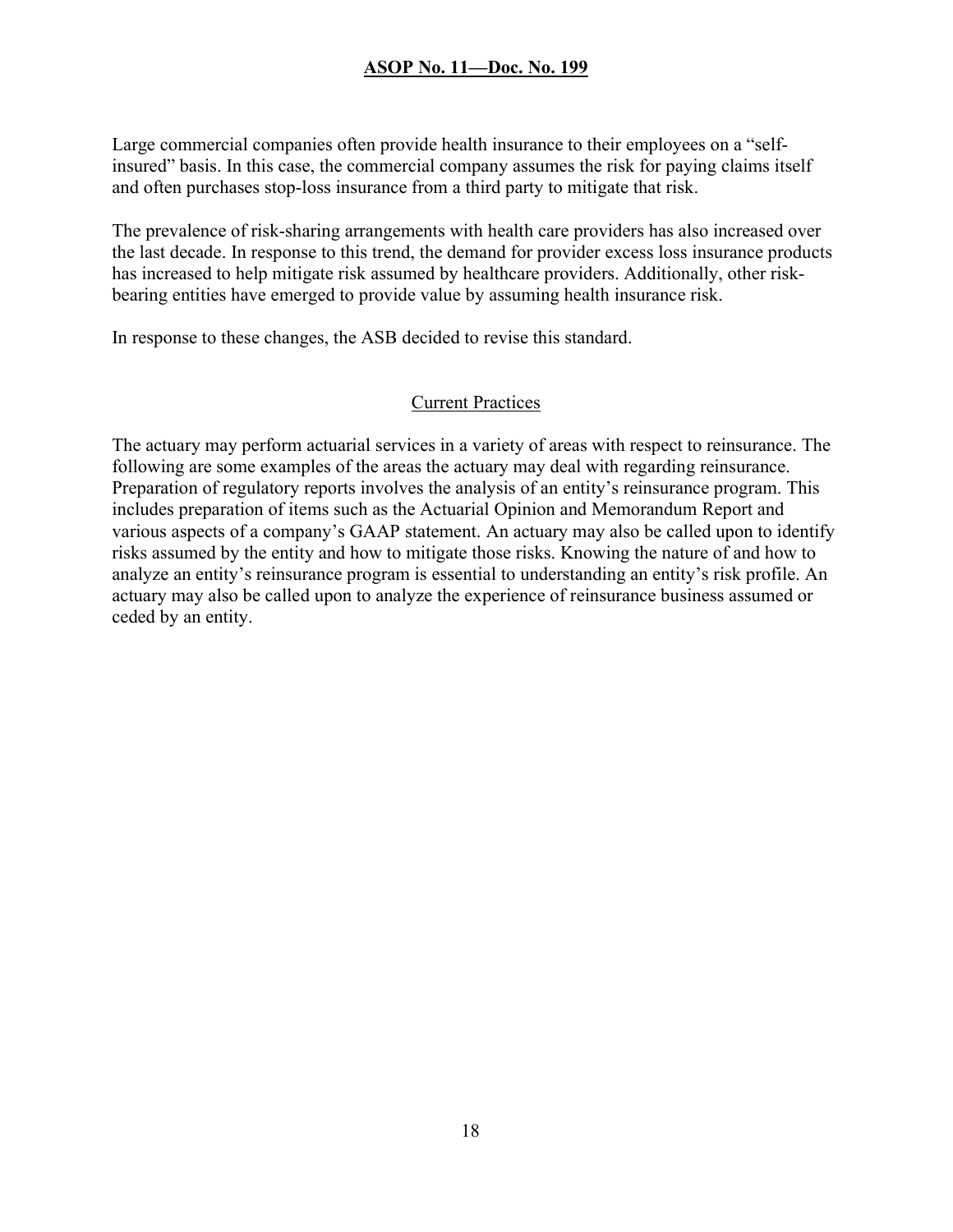## Appendix 2

### Comments on the First Exposure Draft and Responses

The first exposure draft of this standard, Reinsurance Involving Life Insurance, Annuities, or Health Benefit Plans in Financial Reports, was issued in November 2019 with a comment deadline of June 30, 2020. Two comment letters were received, both submitted by committees. For purposes of this appendix, the term "commentator" may refer to more than one person associated with a particular comment letter. The ASOP No. 11 Task Force carefully considered all comments received, reviewed the exposure draft, and proposed changes. The ASB Life Committee and the ASB reviewed the proposed changes and made modifications where appropriate.

Summarized below are the significant issues and questions contained in the comment letters and the responses. Minor wording or punctuation changes that were suggested but not significant are not reflected in the appendix, although they may have been adopted.

The term "reviewers" in appendix 2 includes the ASOP No. 11 Task Force, the ASB Life Committee, and the ASB. Also, unless otherwise noted, the section numbers and titles used in appendix 2 refer to those in the first exposure draft.

| <b>GENERAL COMMENTS</b>                                                                                                                        |                                                                                                                                                                                                                                                                                       |
|------------------------------------------------------------------------------------------------------------------------------------------------|---------------------------------------------------------------------------------------------------------------------------------------------------------------------------------------------------------------------------------------------------------------------------------------|
| Comment                                                                                                                                        | One commentator recommended revising the title of the standard to reflect the fact that more than<br>just reinsurance is covered.                                                                                                                                                     |
| Response                                                                                                                                       | The reviewers agree that the title needs to be broader to align with the broader scope of the<br>standard and changed the title to "Treatment of Reinsurance or Similar Risk Transfer Programs<br>Involving Life Insurance, Annuities, or Health Benefit Plans in Financial Reports." |
| <b>TRANSMITTAL MEMORANDUM</b>                                                                                                                  |                                                                                                                                                                                                                                                                                       |
|                                                                                                                                                | Question #1: Is the scope description relating to the inclusion of self-insurance clear? If not, what<br>wording would make it clearer?                                                                                                                                               |
| Comment                                                                                                                                        | One commentator said the language was generally clear but offered modifications. The comment<br>summary and response have been moved to section 1.2.                                                                                                                                  |
| Question #2: Is the guidance sufficient given current laws, regulations, and accounting rules? If not,<br>please explain what should be added. |                                                                                                                                                                                                                                                                                       |
| Comment                                                                                                                                        | One commentator suggested modifications to the definition of nonproportional feature in section<br>2.10. The comment summary and response have been moved to section 2.10.                                                                                                            |
| Question #3: Are there any areas where the guidance is inconsistent with current practice? If so, please<br>explain or provide examples.       |                                                                                                                                                                                                                                                                                       |
| Comment                                                                                                                                        | One commentator suggested modifications to sections 2.11, sections 3.1(b), 3.2.1(k)(2), 3.2.2(c),<br>3.2.2, and section 3.7(c). These comments and responses have been moved to those sections.                                                                                       |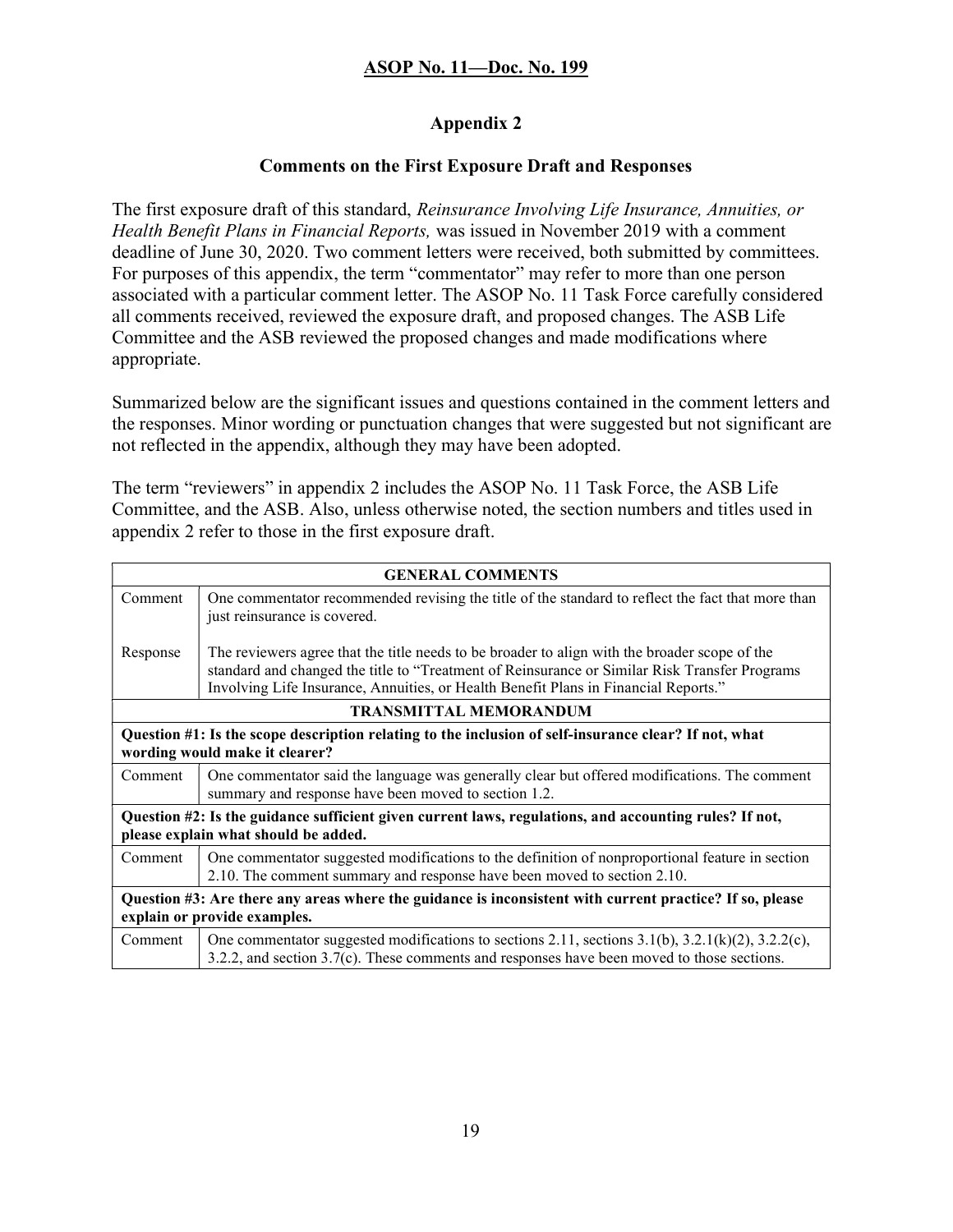| Question #4: Are there areas where the guidance creates issues with any reinsurance regulatory<br>requirements? If so, please explain or provide examples. |                                                                                                                                                                                                                                                                                                                                                                         |
|------------------------------------------------------------------------------------------------------------------------------------------------------------|-------------------------------------------------------------------------------------------------------------------------------------------------------------------------------------------------------------------------------------------------------------------------------------------------------------------------------------------------------------------------|
| Comment                                                                                                                                                    | One commentator expressed concern that certain reinsurance provisions described in this standard<br>may not comply with A-791. The commentators did not believe that the guidance itself violated<br>any statutory regulation.                                                                                                                                          |
| Response                                                                                                                                                   | The reviewers note that the standard is not limited to statutory accounting and therefore made no<br>change in response to this comment.                                                                                                                                                                                                                                |
|                                                                                                                                                            | Question #5: Are there areas where the guidance creates conflict or introduces ambiguity with<br>reinsurance-related guidance in other ASOPs? If so, please explain or provide examples.                                                                                                                                                                                |
| Comment                                                                                                                                                    | One commentator said that the standard should restore language from the prior version that said<br>the actuary should consider relevant applicable laws and regulations or other binding authority<br>affecting reserve credit or accounting for reinsurance.                                                                                                           |
| Response                                                                                                                                                   | The reviewers believe that this issue is adequately covered in ASOP No. 1, Introductory Actuarial<br>Standard of Practice, and therefore made no change.                                                                                                                                                                                                                |
|                                                                                                                                                            | <b>SECTION 1. PURPOSE, SCOPE, CROSS REFERENCES, AND EFFECTIVE DATE</b>                                                                                                                                                                                                                                                                                                  |
| Section 1.2, Scope                                                                                                                                         |                                                                                                                                                                                                                                                                                                                                                                         |
| Comment                                                                                                                                                    | One commentator said that overall responsibility for financial reports generally lies with<br>accountants.                                                                                                                                                                                                                                                              |
| Response                                                                                                                                                   | The reviewers note that the scope states that the standard covers "performing actuarial services in<br>connection with financial reports" and therefore made no change in response to this comment.                                                                                                                                                                     |
| Comment                                                                                                                                                    | One commentator recommended adding stop-loss as an example of third-party insurance in the<br>second sentence of the second paragraph to clarify that stop-loss insurance of self-insured health<br>plans is within scope.                                                                                                                                              |
| Response                                                                                                                                                   | The reviewers agree and made the change.                                                                                                                                                                                                                                                                                                                                |
| Comment                                                                                                                                                    | One commentator recommended adding references to ASOP No. 5, Incurred Health and<br>Disability Claims, and ASOP No. 42, Health and Disability Actuarial Assets and Liabilities Other<br>Than Liabilities for Incurred Claims, as applicable, throughout ASOP No. 11 (e.g., considering<br>the effect of different lag patterns related to the reinsurance disclosures). |
| Response                                                                                                                                                   | The reviewers believe that these and other potentially relevant standards are covered by ASOP<br>No. 1, which states "actuaries are responsible for determining which ASOPs apply to the task at<br>hand" and therefore made no change in response to this comment.                                                                                                     |
|                                                                                                                                                            | <b>SECTION 2. DEFINITIONS</b>                                                                                                                                                                                                                                                                                                                                           |
|                                                                                                                                                            | 2.4, Financial Report (now section 2.6)                                                                                                                                                                                                                                                                                                                                 |
| Comment                                                                                                                                                    | One commentator said that the definition of "Financial Reports" is too broad and should be<br>limited to the types of statements named in the standard.                                                                                                                                                                                                                 |
| Response                                                                                                                                                   | The reviewers intentionally set a broad scope in order to have the standard remain useful through<br>the future evolution of best practices and regulations and innovations in risk management/transfer<br>products. The reviewers therefore made no change.                                                                                                            |
| Comment                                                                                                                                                    | One commentator asked whether the definition of "Financial Reports" was overly broad and<br>included routine or periodic reports used solely for internal management reporting.                                                                                                                                                                                         |
| Response                                                                                                                                                   | The reviewers note that because a principal relies on an actuary's work products, the standard<br>applies to all such products. The reviewers therefore made no change.                                                                                                                                                                                                 |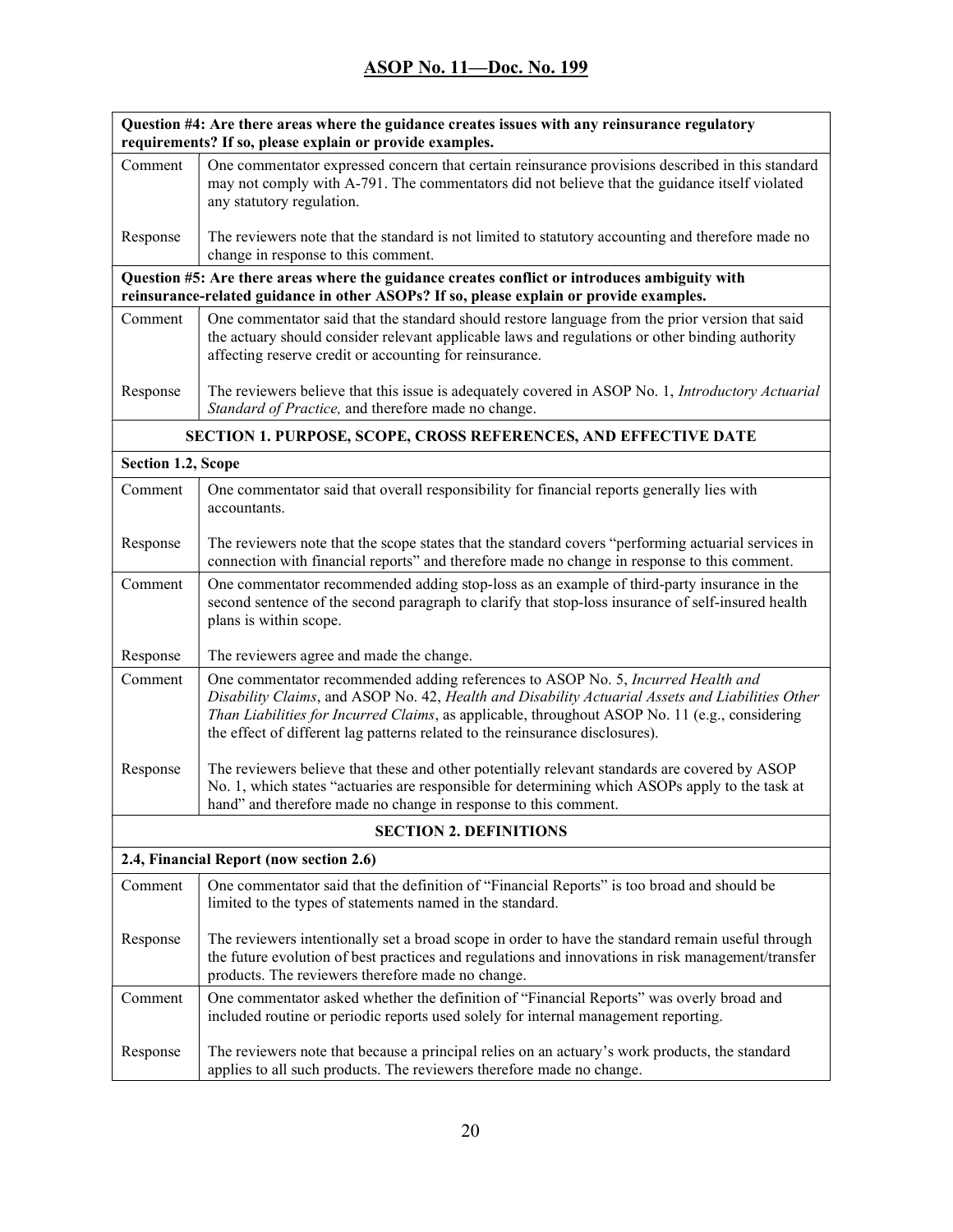| Section 2.10, Nonproportional Feature (now section 2.12)          |                                                                                                                                                                                                                                                                                                                                                 |  |
|-------------------------------------------------------------------|-------------------------------------------------------------------------------------------------------------------------------------------------------------------------------------------------------------------------------------------------------------------------------------------------------------------------------------------------|--|
| Comment                                                           | One commentator said that the definition of nonproportional feature could be interpreted to scope<br>in certain arrangements that would otherwise be considered proportional, such as a coinsurance<br>treaty where there is inuring yearly renewable term (YRT) reinsurance with third-party reinsurers,<br>and suggested clarifying language. |  |
| Response                                                          | The reviewers agree with the suggested clarifying language and made the change.                                                                                                                                                                                                                                                                 |  |
|                                                                   | Section 2.11, Reinsurance Agreement (now section 2.13)                                                                                                                                                                                                                                                                                          |  |
| Comment                                                           | One commentator suggested expanding the definition of Reinsurance Agreement to reflect the<br>expanded scope.                                                                                                                                                                                                                                   |  |
| Response                                                          | The reviewers agree and added a reference to self-insured benefit plans.                                                                                                                                                                                                                                                                        |  |
|                                                                   | <b>SECTION 3. ANALYSIS OF ISSUES AND RECOMMENDED PRACTICES</b>                                                                                                                                                                                                                                                                                  |  |
| Comment                                                           | One commentator said that the adjective "material" is used in some sections but not others (for<br>example, section 3.2), may not be used consistently, and should be defined.                                                                                                                                                                  |  |
| Response                                                          | In response to this comment, the reviewers deleted "material" from every section except section 4.<br>The reviewers note that "materiality" is discussed in ASOP No. 1. Definitions and discussions<br>included in ASOP No. 1 are intended to apply to all other standards.                                                                     |  |
|                                                                   | Section 3.1(b), (Reinsurance Program Features)                                                                                                                                                                                                                                                                                                  |  |
| Comment                                                           | One commentator suggested replacing "or" with "and" in the language describing the structure of<br>a reinsurance agreement.                                                                                                                                                                                                                     |  |
| Response                                                          | The commentators agree and made the change.                                                                                                                                                                                                                                                                                                     |  |
|                                                                   | Section 3.2, Financial Reports (now deleted)                                                                                                                                                                                                                                                                                                    |  |
| Comment                                                           | One commentator suggested deleting section 3.2 because it is unnecessary and renumbering<br>sections 3.2.1 and 3.2.2 sections 3.2 and 3.3, respectively, since the entire standard applies to<br>financial reports.                                                                                                                             |  |
| Response                                                          | The reviewers agree and made the suggested change.                                                                                                                                                                                                                                                                                              |  |
| Section 3.2.1(a) (Impact of Risks Reinsured) (now section 3.2[a]) |                                                                                                                                                                                                                                                                                                                                                 |  |
| Comment                                                           | One commentator asked for a specific reference to ASOP No. 7, Analysis of Life, Health, or<br>Property/Casualty Insurer Cash Flows, when discussing how the terms and condition of the<br>reinsurance program impact the expected cash flows.                                                                                                   |  |
| Response                                                          | The reviewers do not think a reference is necessary and made no change.                                                                                                                                                                                                                                                                         |  |
| <b>Reports</b> )                                                  | Section 3.2.1(j) (Impact of Risks Reinsured) (now section 3.4, Models Used in Preparing Financial                                                                                                                                                                                                                                               |  |
| Comment                                                           | One commentator suggested adding "entries in" after "prepare."                                                                                                                                                                                                                                                                                  |  |
| Response                                                          | The reviewers disagree and made no change.                                                                                                                                                                                                                                                                                                      |  |
| Comment                                                           | One commentator suggested adding "take into account the guidance in ASOP No. 56, Modeling;<br>and" to the end of the section.                                                                                                                                                                                                                   |  |
| Response                                                          | The reviewers agree and added a reference to ASOP No. 56.                                                                                                                                                                                                                                                                                       |  |
| Comment                                                           | One commentator suggested that some of the language included in section 3 may be redundant<br>with ASOP No. 56. The commentator also suggested adding a reference to the assumptions<br>standard.                                                                                                                                               |  |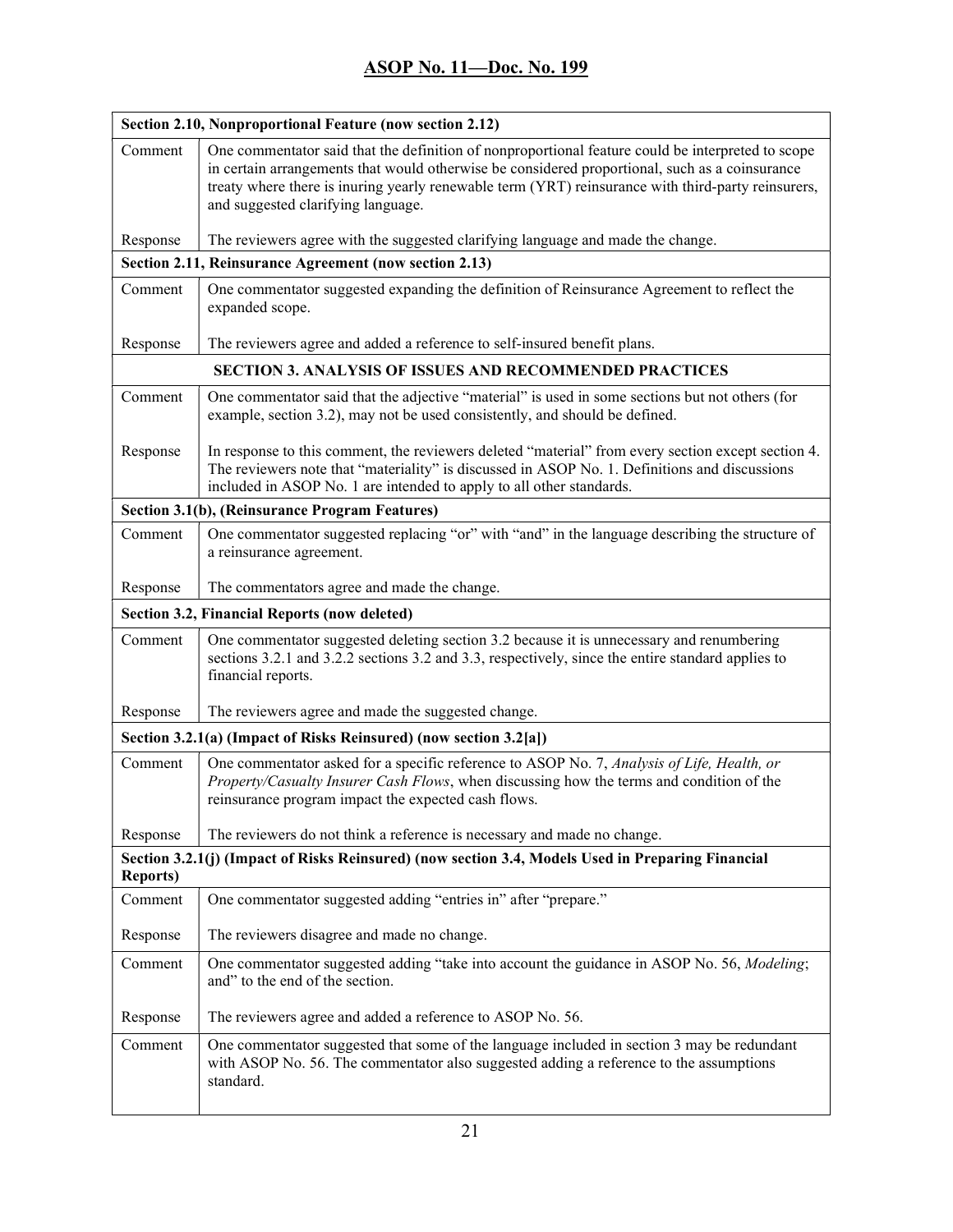| Response         | The reviewers agree that some of the language was redundant with ASOP No. 56, deleted the<br>redundant language, and added appropriate references to ASOP No. 56. The reviewers note that<br>the assumptions standard has not yet been adopted and therefore a reference is not appropriate at<br>this time. |
|------------------|--------------------------------------------------------------------------------------------------------------------------------------------------------------------------------------------------------------------------------------------------------------------------------------------------------------|
| <b>Reports</b> ) | Section 3.2.1(k) (Impact of Risks Reinsured) (now section 3.4, Models Used in Preparing Financial                                                                                                                                                                                                            |
| Comment          | One commentator suggested adding references to ASOP No. 52, Principle-Based Reserves for<br>Life Products under the NAIC Valuation Manual, and ASOP No. 56, in section 3.2.1(k)(1).                                                                                                                          |
| Response         | The reviewers agree that ASOP No. 56 belongs in this section and added a reference. The<br>reviewers do not believe that a reference to ASOP No. 52 is needed.                                                                                                                                               |
| Comment          | One commentator suggested using "models" rather than "model" for consistency and<br>"inconsistent" rather than "different" in section $3.1(k)2$ .                                                                                                                                                            |
| Response         | The reviewers agree with using "model(s)" throughout. The reviewers replaced section $3.2.1(k)(2)$<br>with a reference to ASOP No. 56 and moved language on modeling to a new section 3.4.                                                                                                                   |
| Comment          | One commentator suggested that section $3.2.1(k)(3)$ should be revised to clarify the intended<br>meaning of "company experience."                                                                                                                                                                           |
| Response         | The reviewers added a reference to ASOP No. 56 and moved language on modeling to a new<br>section 3.4.                                                                                                                                                                                                       |
| Comment          | One commentator recommended adding a definition of "market estimates."                                                                                                                                                                                                                                       |
| Response         | The reviewers added a reference to ASOP No. 56 and moved language on modeling to a new<br>section 3.4.                                                                                                                                                                                                       |
|                  | Section 3.2.2, Impact of Risks Retained (now section 3.3)                                                                                                                                                                                                                                                    |
| Comment          | One commentator suggested a specific description related to the PBR example given.                                                                                                                                                                                                                           |
| Response         | The reviewers believe the example is unnecessary and deleted it.                                                                                                                                                                                                                                             |
| Comment          | One commentator suggested that the standard explicitly require individual assumptions to be<br>reasonable, in addition to all assumptions being reasonable in aggregate.                                                                                                                                     |
| Response         | The reviewers agree and added language stating that the individual assumptions must also be<br>reasonable individually in section $3.2.2(c)$ (now section $3.3[c]$ ).                                                                                                                                        |
|                  | Section 3.3, Assessing and Analyzing the Impact of Counterparty Risk (now section 3.5)                                                                                                                                                                                                                       |
| Comment          | One commentator suggested that since a counterparty's rating may change over time, adherence to<br>section 3.3 may prompt more cedants to require collateral on long-duration contracts, which<br>would be expensive.                                                                                        |
| Response         | The reviewers believe that this section appropriately addresses the issue and made no change.                                                                                                                                                                                                                |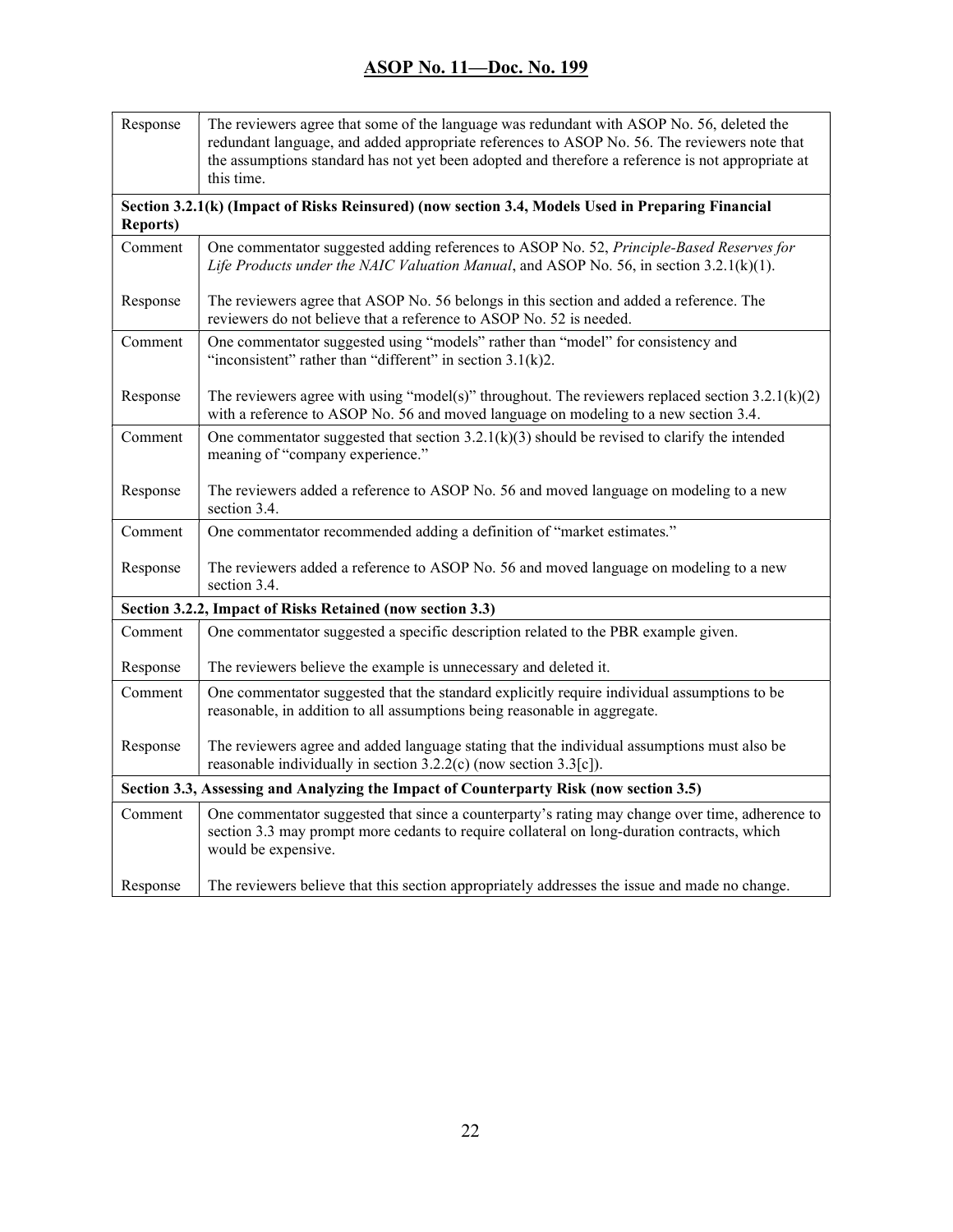| section 3.6)                                                            | Section 3.4, Assessing and Analyzing the Risks Being Transferred in a Reinsurance Program (now                                                                                                                                                                                |
|-------------------------------------------------------------------------|-------------------------------------------------------------------------------------------------------------------------------------------------------------------------------------------------------------------------------------------------------------------------------|
| Comment                                                                 | One commentator suggested that this section up to the ERM paragraph seems much too extreme<br>for each and every financial report and should only apply when the actuary is asked to opine on<br>whether the reinsurance program is fulfilling the objectives of the program. |
| Response                                                                | The reviewers disagree. The guidance is focused on "a financial report to assess and analyze the<br>risks being transferred in a reinsurance program" not all financial reports and made no change in<br>response to this comment.                                            |
|                                                                         | Section 3.5.2 (a), (Treatment of Reinsurance Assumed) (now section 3.7.2[a])                                                                                                                                                                                                  |
| Comment                                                                 | One commentator said that the broad statement "or other information exchanged between the<br>parties" raised concerns about credibility and reliance.                                                                                                                         |
| Response                                                                | The reviewers believe the language is appropriate and made no change.                                                                                                                                                                                                         |
|                                                                         | Section 3.7(c) (Additional Liabilities, Reserves, or Allocation of Capital) (now section 3.9[c])                                                                                                                                                                              |
| Comment                                                                 | One commentator suggested adding "or level of security" to clarify the reference to Actuarial<br>Guideline 48.                                                                                                                                                                |
| Response                                                                | The reviewers agree and made the change.                                                                                                                                                                                                                                      |
|                                                                         | Section 3.8, Accounting Guidance (now section 3.10)                                                                                                                                                                                                                           |
| Comment                                                                 | One commentator said that the third and fourth sentences were redundant with section 3.14.                                                                                                                                                                                    |
| Response                                                                | The reviewers agree and removed the sentences.                                                                                                                                                                                                                                |
|                                                                         | 3.11, Reliance on Assumptions or Methods Set by Another Party (now section 3.13)                                                                                                                                                                                              |
| Comment                                                                 | One commentator suggested adding a reference to ASOP No. 52 in sections 3.11, 3.12, 3.13, and<br>3.14.                                                                                                                                                                        |
| Response                                                                | The reviewers believe the language is appropriate and made no change.                                                                                                                                                                                                         |
| Section 3.12, Reliance on Models Developed by Others (now section 3.14) |                                                                                                                                                                                                                                                                               |
| Comment                                                                 | One commentator questioned the requirements relating to the level of understanding the actuary<br>should have about a model they are using to prepare a reinsurance financial report.                                                                                         |
| Response                                                                | The reviewers revised the language to refer to ASOP No. 56, which the ASB adopted after ASOP<br>No. 11 was initially exposed.                                                                                                                                                 |
| Comment                                                                 | One commentator said that this section appears to have been drawn from ASOP No. 56, suggested<br>deleting duplicative language and adding a reference to ASOP No. 56 instead.                                                                                                 |
| Response                                                                | The reviewers agree and revised the language to refer to ASOP No. 56, which the ASB adopted<br>after ASOP No. 11 was initially exposed.                                                                                                                                       |
|                                                                         | Section 3.14, Reliance on Experts (now section 3.16, Reliance on the Expertise of Others)                                                                                                                                                                                     |
| Comment                                                                 | One commentator said that this section appears to have been drawn from ASOP No. 56, and<br>suggested deleting duplicative language and adding a reference to ASOP No. 56 instead.                                                                                             |
| Response                                                                | The reviewers believe the guidance is not limited to modeling and made no change.                                                                                                                                                                                             |